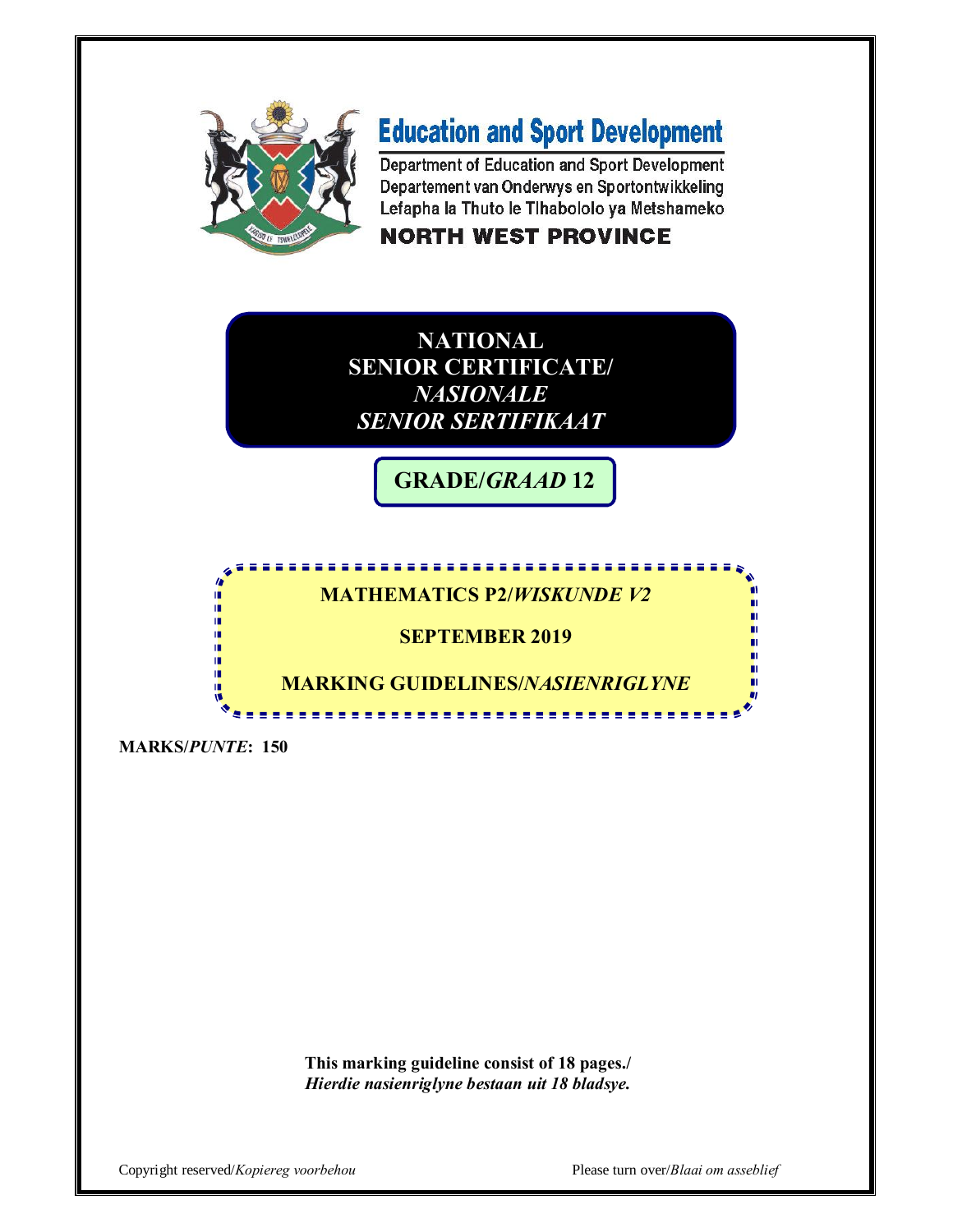#### **NOTE:**

- · If a candidate answers a question TWICE, only mark the FIRST attempt.
- · If a candidate has crossed out an attempt of a question and has not redone the question, mark the crossed out version.
- Consistent accuracy applies in ALL aspects of the marking memorandum. Stop marking at the second calculation error.
- · Assuming answers/values in order to solve a problem is NOT acceptable.

#### *NOTA:*

- · *As 'n kandidaat 'n vraag TWEE KEER beantwoord, merk slegs die EERSTE poging.*
- · *As 'n kandidaat 'n antwoord van 'n vraag doodtrek en nie oordoen nie, merk die doodgetrekte poging.*
- · *Volgehoue akkuraatheid word in ALLE aspekte van die nasienriglyne toegepas. Hou op nasien by die tweede berekeningsfout.*
- · *Aanvaar van antwoorde of waardes om 'n probleem op te los, word NIE toegelaat nie.*

| 1.1   | $k + 70 = 80$                                                                                                                                                     | $k + 70 = 80$                                            |      |
|-------|-------------------------------------------------------------------------------------------------------------------------------------------------------------------|----------------------------------------------------------|------|
|       | $\therefore k = 10$                                                                                                                                               |                                                          | (1)  |
| 1.2   | <b>OR</b> / <b><i>OF</i></b> 63 + 10 = <i>p</i><br>$80 - 7 = p$                                                                                                   | 73<br>✓                                                  |      |
|       | $\therefore p = 73$<br>$\therefore p = 73$                                                                                                                        |                                                          | (1)  |
| 1.3   | $\overline{x} = \frac{75 \times 2 + 105 \times 16 + 135 \times 28 + 165 \times 17 + 195 \times 10 + 225 \times 7}{155 \times 10 + 195 \times 10 + 195 \times 10}$ | $\checkmark$ midpoints/                                  |      |
|       | 80                                                                                                                                                                | middelwaardes                                            |      |
|       | 11940                                                                                                                                                             | $\sqrt{ } \div 80$                                       |      |
|       | 80<br>Answer only: Full Marks                                                                                                                                     |                                                          |      |
|       | $\therefore \overline{x} = 149,25$                                                                                                                                | $\checkmark$ answer/antwoord                             |      |
| 1.4.1 | $\bar{x} + \sigma = 186,89$                                                                                                                                       | $\checkmark$ method/ <i>metode</i>                       | (3)  |
|       | Answer only: Full Marks<br>$\sigma = 37,64$                                                                                                                       | $\checkmark$ answer/antwoord                             |      |
|       |                                                                                                                                                                   |                                                          | (2)  |
| 1.4.2 | $q = \overline{x} - \sigma_{\rm r}$                                                                                                                               |                                                          |      |
|       | $q = 149, 25 - 37, 64$                                                                                                                                            |                                                          |      |
|       | $q = 111, 61$                                                                                                                                                     | $\checkmark$ answer/antwoord                             |      |
|       |                                                                                                                                                                   |                                                          | (1)  |
| 1.5   | value of / <i>waarde van m</i> = 3 seconds / <i>sekondes</i>                                                                                                      | $\checkmark$ m = 3                                       |      |
|       | average time elapsed of day 2 will be 3 seconds less /                                                                                                            |                                                          |      |
|       | gemiddelde tydsverloop van dag 2 is 3 sekondes minder                                                                                                             | $\sqrt{\overline{x}}_{\text{day}/\text{dag 2}} = 146,25$ |      |
|       | $\bar{x}_{day/day2} = 146, 25$                                                                                                                                    |                                                          |      |
|       |                                                                                                                                                                   |                                                          |      |
|       |                                                                                                                                                                   |                                                          |      |
|       |                                                                                                                                                                   |                                                          | (2)  |
|       |                                                                                                                                                                   |                                                          | [10] |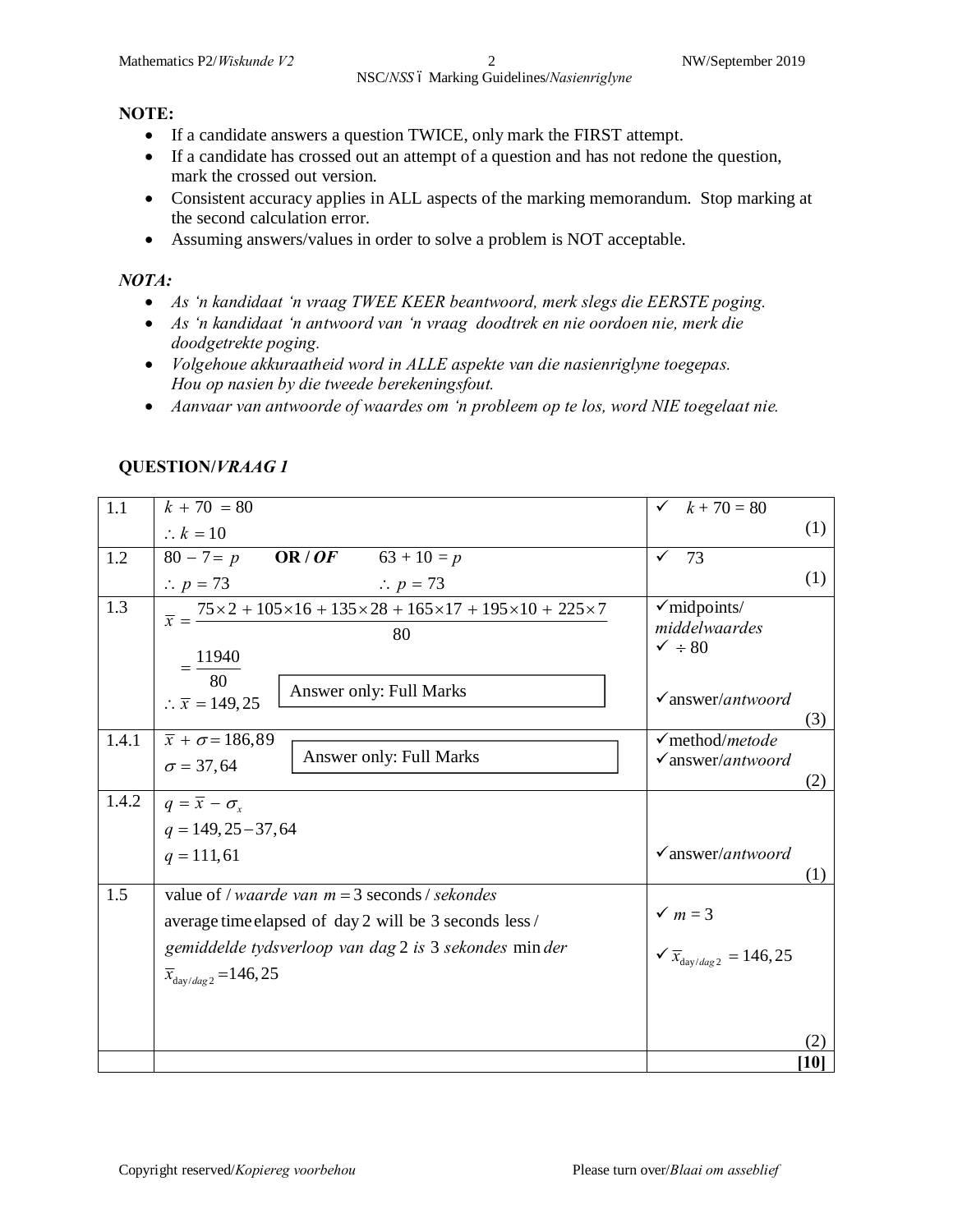| 2.1 | (68; 19)                                                                      | (68; 19)                                     |
|-----|-------------------------------------------------------------------------------|----------------------------------------------|
|     |                                                                               | (1)                                          |
| 2.2 | $\ddot{v} = a + bx$                                                           | $a = 7,35$<br>✓                              |
|     | $a = 7,35$ and / en $b = 0,98$                                                | $b = 0.98$                                   |
|     | :. $\ddot{y} = 7,35+0,98x$                                                    | equation/                                    |
|     |                                                                               | vergelyking<br>(3)                           |
| 2.3 | $\mathcal{Y} = 7,35+0,98(83)$                                                 | substitute 83 into<br>✓                      |
|     |                                                                               | eq. / vervang 83 in                          |
|     | $\ddot{v} = 88,69\%$                                                          | vgl.                                         |
|     |                                                                               | $\sqrt{88,69}$<br>(2)                        |
|     | OR/OF                                                                         |                                              |
|     | $\ddot{v} = 88,35\%$<br>(calculator / sakrekenaar)                            | $\checkmark$ 68,35%                          |
|     |                                                                               |                                              |
| 2.4 | $r = 0.96$                                                                    | (2)<br>$\sqrt{r} = 0.96$                     |
|     | $\therefore$ Very strong positive correlation / Baie Sterk positiewe          |                                              |
|     | korrelasie                                                                    | $\sqrt{V}$ Very strong /                     |
|     |                                                                               | Baie sterk                                   |
|     |                                                                               |                                              |
|     |                                                                               | (2)                                          |
| 2.5 | If the data points were to be plotted on a scatter plot diagram,              |                                              |
|     | the new plotted points will be shifted downwards with the                     | $\checkmark$ New data points and             |
|     | same constant value. Hence the line of best fit will also shift               | line of best fit shifted                     |
|     | downwards with the new plotted points, but the slope of the                   | downwards/Nuwe                               |
|     | line will remain unchanged. Therefore it has NO influence on<br>the gradient/ | datapunte en paslyn<br>word afwaarts geskuif |
|     | As die datapunte op 'n spreidiagram geplot moet word, sal die                 |                                              |
|     | nuwe datapunte afwaarts geskuif word met dieselfde konstante                  | $\sqrt{N}$ influence on                      |
|     | waarde. Vervolgens sal die paslyn ook saam met die nuwe                       | gradient/Geen invloed                        |
|     | datapunte afwaarts skuif, maar die helling van die lyn sal                    | op helling                                   |
|     | onveranderd bly. Dus sal dit GEEN invloed op die helling hê                   |                                              |
|     | nie.                                                                          | (2)                                          |
|     |                                                                               |                                              |
|     |                                                                               | [10]                                         |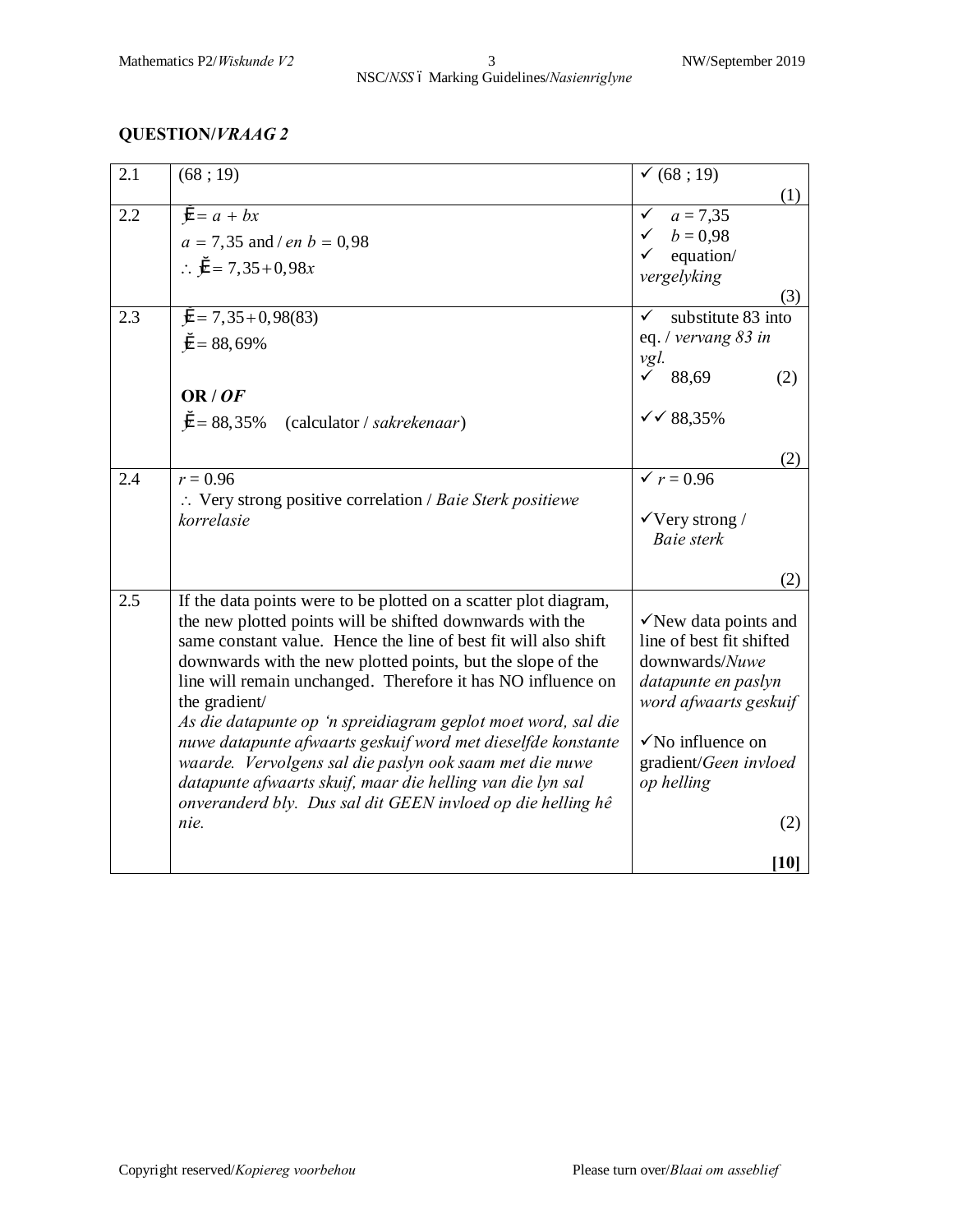| NSC/NSS ó Marking Guidelines/Nasienriglyne<br>R(1; 6)<br><b>QUESTION/VRAAG 3</b><br>P(65; 1)<br>$\alpha$<br>$\overline{x}$<br>L<br>D |                                                                                                                                                                                           |                                                                                                                                |  |
|--------------------------------------------------------------------------------------------------------------------------------------|-------------------------------------------------------------------------------------------------------------------------------------------------------------------------------------------|--------------------------------------------------------------------------------------------------------------------------------|--|
|                                                                                                                                      |                                                                                                                                                                                           | Q(7; 62)                                                                                                                       |  |
| 3.1                                                                                                                                  | $x = 65$                                                                                                                                                                                  | $\checkmark$ x = 65<br>(1)                                                                                                     |  |
| 3.2                                                                                                                                  | $m_{QR} = \frac{-2 - 6}{7 - 1}$<br>$=\frac{-8}{6}$<br>$=-\frac{4}{3}$                                                                                                                     | √Method/Metode                                                                                                                 |  |
|                                                                                                                                      |                                                                                                                                                                                           | $\checkmark$ Answer/Antwoord<br>(2)                                                                                            |  |
| 3.3                                                                                                                                  | $PS \perp QR$<br>$\therefore m_{\rm PS} \times m_{\rm QR} = -1$<br>$\therefore m_{\text{PS}} = \frac{3}{4}$<br>Through the point / Deur die punt $(-5;1)$                                 | $m_{PS} \times m_{QR} = -1$ [PS $\perp$ QR]<br>$\checkmark$ $m_{\rm PS} = \frac{3}{4}$<br>$\checkmark$ Subst./Vervang $(-5;1)$ |  |
|                                                                                                                                      | $y-1 = \frac{3}{4}(x+5)$<br>$y = \frac{3}{4}x + \frac{15}{4} + 1$<br>$\therefore y = \frac{3}{4}x + \frac{19}{4}$                                                                         | $y = \frac{3}{4}x + \frac{19}{4}$<br>(4)                                                                                       |  |
| 3.4                                                                                                                                  | $m_{\text{PQ}} = \frac{1 - (-2)}{-5 - 7}$<br>$=\frac{3}{-12}$<br>$=-\frac{1}{4}$<br>$\tan P\ddot{D}O = \frac{-1}{4}$<br>: $\angle$ PD $O = -14,04^{\circ} + 180^{\circ} = 165,96^{\circ}$ | $\sqrt{m_{\rm PQ}} = -\frac{1}{4}$<br>$\checkmark$ tan PDO = $\frac{-1}{4}$<br>$\times 165,96^{\circ}$<br>(3)                  |  |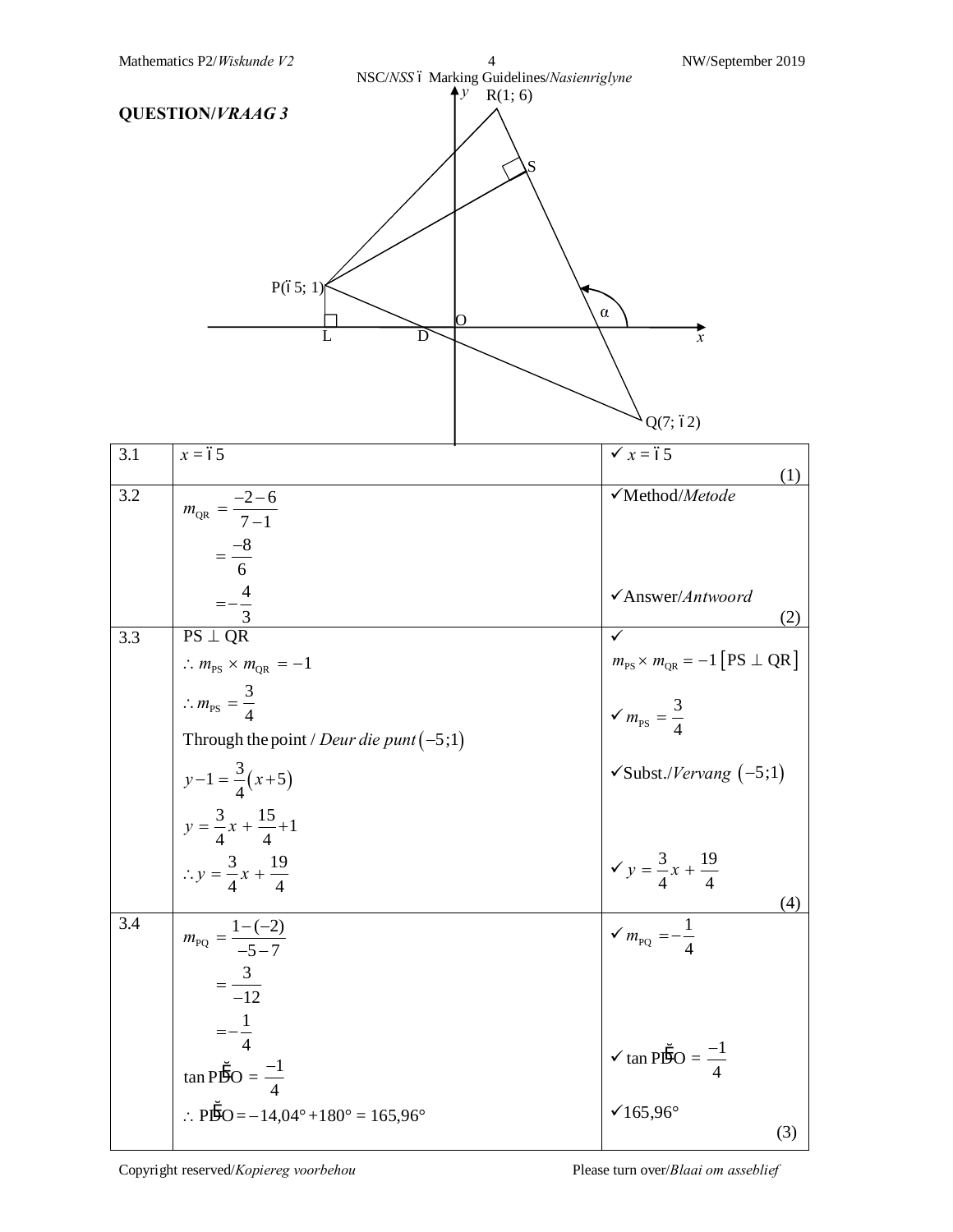| 3.5   | $\tan \alpha = \frac{-4}{3}$                                                                                        | $\sqrt{\tan \alpha} = \frac{-4}{3}$                     |
|-------|---------------------------------------------------------------------------------------------------------------------|---------------------------------------------------------|
|       | $\therefore \alpha = -53.13^{\circ} + 180^{\circ} = 126.87^{\circ}$<br>165,96°<br>$\alpha$                          | $\checkmark$ $\alpha$ = 126,87°                         |
|       | $126,87^{\circ}$<br>$165,96^{\circ} = 126,87^{\circ} + PQR$                                                         |                                                         |
|       | $\therefore$ PQR = 39.09°                                                                                           | $165,96^{\circ} = 126,87^{\circ} + PQR$                 |
|       | Q                                                                                                                   |                                                         |
|       |                                                                                                                     | $\sqrt{39.09^\circ}$                                    |
| $3.6$ | area $\Delta$ PRS                                                                                                   | (4)<br>$\sqrt{\sqrt{\text{area } \Delta PRS}}$          |
|       | $rac{RS}{OS} = \frac{4}{16} = \frac{1}{4}$<br>area $\triangle$ PQS                                                  | area $\triangle$ POS                                    |
|       | [same height; same base/dieselfde hoogte; dieselfde basis]                                                          |                                                         |
|       | $\therefore$ RS = a and / en QS = 4a                                                                                |                                                         |
|       | Length of QR / Lengte van $QR$ :                                                                                    |                                                         |
|       |                                                                                                                     |                                                         |
|       | $d_{\text{QR}} = \sqrt{(1-7)^2 + (6-(-2))^2}$                                                                       | √Method/Metode                                          |
|       | $d_{\text{OR}} = \sqrt{100} = 10$ units / eenhede                                                                   | $\checkmark d$ <sub>OR</sub> = 10                       |
|       | $a + 4a = 10$                                                                                                       |                                                         |
|       | $\therefore$ 5a = 10                                                                                                |                                                         |
|       | $\therefore a = 2$                                                                                                  |                                                         |
|       | Length of QS / Lengte van $QS = 4(2) = 8$ units / eenhede                                                           | $\checkmark$ QS = 8                                     |
|       | OR/OF                                                                                                               | (5)                                                     |
|       | $QR^{2} = (1-7)^{2} + (6-(-2))^{2}$                                                                                 | √Method/Metode                                          |
|       | $QR = 10$                                                                                                           | $\sqrt{QR} = 10$                                        |
|       |                                                                                                                     |                                                         |
|       | $\frac{\text{area } \Delta PQS}{\text{area } \Delta PQR} = \frac{\frac{1}{2}PQ.QS.\sin Q}{\frac{1}{2}PQ.QR.\sin Q}$ |                                                         |
|       |                                                                                                                     |                                                         |
|       | $\frac{16x^2}{20x^2} = \frac{QS}{10}$                                                                               | $\sqrt{\sqrt{\text{area } \Delta PQS}}$ = $\frac{4}{5}$ |
|       |                                                                                                                     |                                                         |
|       |                                                                                                                     |                                                         |
|       | $\frac{4}{5} = \frac{QS}{10}$                                                                                       |                                                         |
|       | $SQ = \frac{4}{5}(10)$                                                                                              |                                                         |
|       | $= 8$ units / eenhede                                                                                               | √Answer/Antwoord                                        |
|       |                                                                                                                     | (5)<br>$[19]$                                           |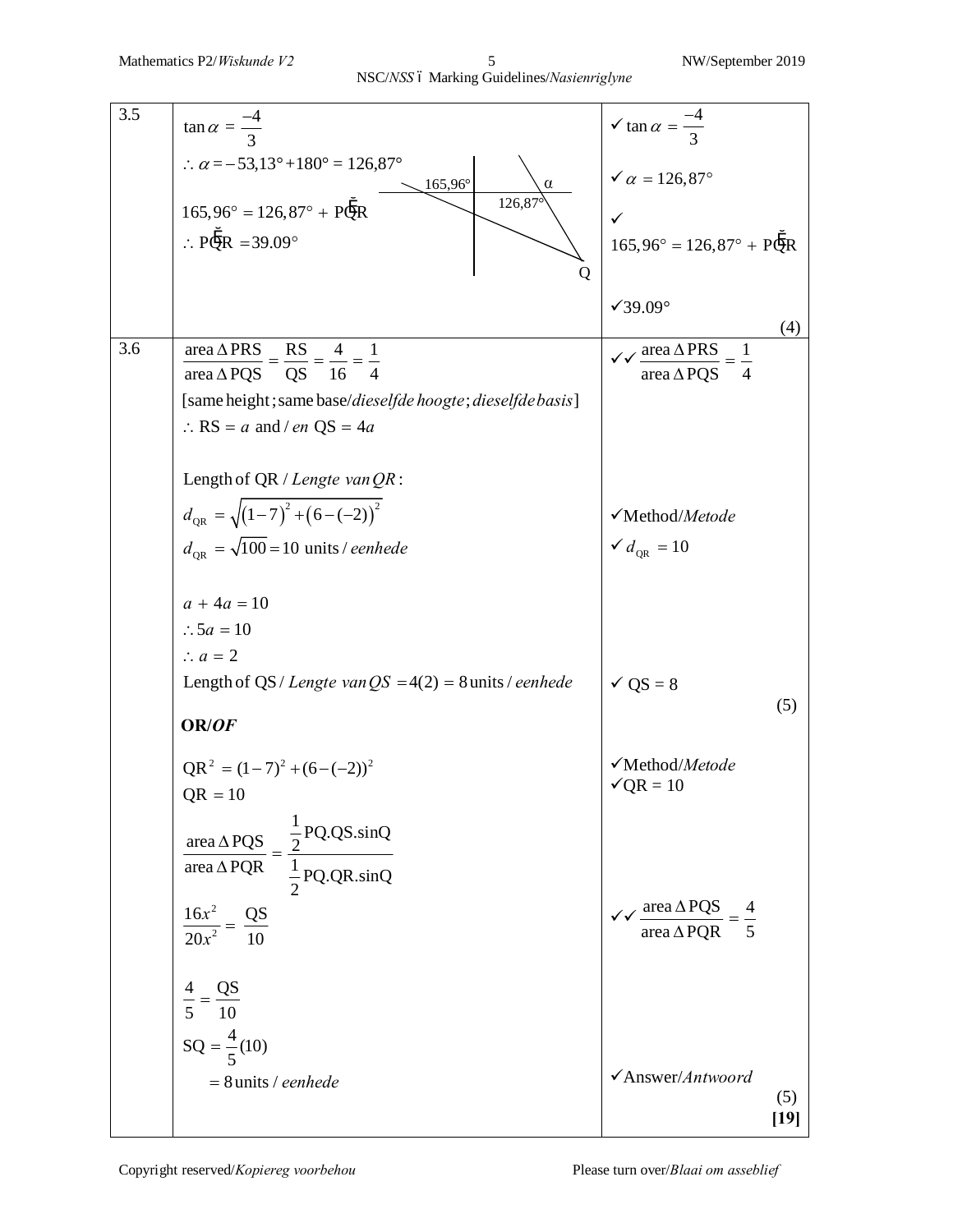

| 4.1   | $x^2 + y^2 = r^2$                                                       |                                                                  |
|-------|-------------------------------------------------------------------------|------------------------------------------------------------------|
|       | $(6)^{2}+(3)^{2}=r^{2}$                                                 |                                                                  |
|       | $r^2 = 45$                                                              | $\sqrt{r^2} = 45$                                                |
|       | $\therefore x^2 + y^2 = 45$                                             | $\checkmark$ answer/antwoord                                     |
|       |                                                                         | (2)                                                              |
| 4.2   | $A(0;\sqrt{45})$                                                        | $\checkmark$ 0                                                   |
|       |                                                                         | $\sqrt{\sqrt{45}}$                                               |
| 4.3   |                                                                         | (2)<br>√Method/Metode                                            |
|       | $m_{AC} = \frac{3 - \sqrt{45}}{6 - \theta}$                             |                                                                  |
|       |                                                                         |                                                                  |
|       | $=\frac{3-3\sqrt{5}}{6}$                                                |                                                                  |
|       |                                                                         |                                                                  |
|       | $=\frac{1-\sqrt{5}}{2}$                                                 | $\checkmark$ $m_{\text{AC}} = \frac{1-\sqrt{5}}{2}$              |
|       |                                                                         |                                                                  |
|       | Through the point / Deur die punt $(0;\sqrt{45})$                       |                                                                  |
|       |                                                                         |                                                                  |
|       | $y = \frac{1-\sqrt{5}}{2}x + \sqrt{45}$                                 | $\checkmark$ Equation/ <i>Vergelyking</i>                        |
|       |                                                                         | (3)                                                              |
| 4.4   | $-\sqrt{45} < k < \sqrt{45}$ or / of $-3\sqrt{5} < k < 3\sqrt{5}$       | $\sqrt{-\sqrt{45}}$ and / en $\sqrt{45}$                         |
|       | alternative notation / alternatiewe notasie                             | √Correct notation/ Korrekte                                      |
|       | $k \in (-\sqrt{45}; \sqrt{45})$ or / of $k \in (-3\sqrt{5}; 3\sqrt{5})$ | notasie                                                          |
| 4.5.1 | $(x-2p)^2 + (y+p)^2 = 20$                                               | (2)<br>$\checkmark$ (x - 2p) <sup>2</sup> + (y + p) <sup>2</sup> |
|       |                                                                         | $\checkmark$ 20                                                  |
|       |                                                                         | (2)                                                              |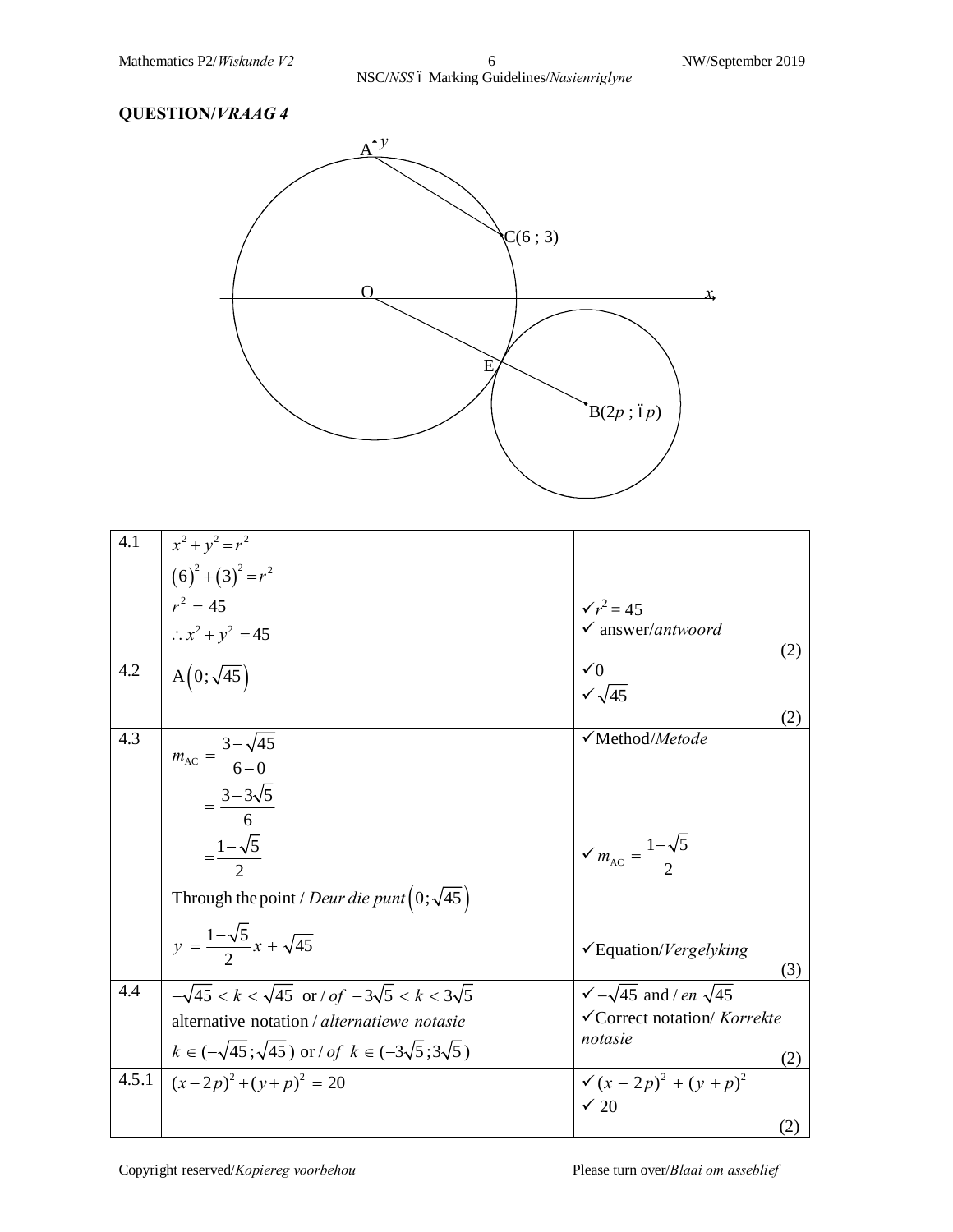| 4.5.2 | $d_{\text{OB}} = \sqrt{45} + \sqrt{20}$                                                         | $\sqrt{d_{\text{OR}}} = \sqrt{45} + \sqrt{20}$            |
|-------|-------------------------------------------------------------------------------------------------|-----------------------------------------------------------|
|       |                                                                                                 |                                                           |
|       | $= 5\sqrt{5}$ or / of $\sqrt{125}$                                                              | $\checkmark d_{\text{OR}} = 5\sqrt{5}$                    |
|       | $OB^2 = (2p)^2 + (p)^2$ [Pythagoras]                                                            |                                                           |
|       | $(5\sqrt{5})^2 = 4p^2 + p^2$                                                                    |                                                           |
|       | $125 = 5p^2$                                                                                    | $\sqrt{OB^2} = (2p)^2 + (p)^2$                            |
|       | $25 = p^2$                                                                                      |                                                           |
|       | $\therefore p = \pm 5$                                                                          | $\checkmark$ $p^2 = 25$                                   |
|       | But according / Maar volg ens diagram $p > 0$                                                   |                                                           |
|       | $\therefore p = 5$                                                                              | $\checkmark p=5$                                          |
|       |                                                                                                 | (5)                                                       |
| 4.6   | $x^2 + 4x\cos\theta + y^2 + 8y\sin\theta = -3$                                                  | Complete the<br>✓                                         |
|       | $x^{2} + 4x \cos \theta + (2 \cos \theta)^{2} + y^{2} + 8y \sin \theta + (4 \sin \theta)^{2} =$ | square/Voltooi die vierkant                               |
|       | $-3+(2\cos\theta)^2+(4\sin\theta)^2$                                                            |                                                           |
|       |                                                                                                 |                                                           |
|       | $\therefore r^2 = -3 + 4\cos^2\theta + 16\sin^2\theta$                                          | $r^2 = -3 + 4\cos^2\theta + 16\sin^2\theta$               |
|       |                                                                                                 | $\checkmark$ 16(1–cos <sup>2</sup> $\theta$ )             |
|       | $r^{2} = -3 + 4\cos^{2} \theta + 16(1-\cos^{2} \theta)$                                         |                                                           |
|       | $r^{2} = -3 + 4\cos^{2} \theta + 16 - 16\cos^{2} \theta$                                        |                                                           |
|       | $r^2 = 13 - 12 \cos^2 \theta$                                                                   | $\sqrt{r^2} = 13 - 12 \cos^2 \theta$                      |
|       | For / vir $13 - 12\cos^2 \theta$ to be a maximum /                                              |                                                           |
|       | om 'n maksimum te wees:                                                                         |                                                           |
|       | $\cos^2 \theta$ needs to be a minimum / <i>moet</i> 'n min <i>imum</i> wees                     |                                                           |
|       | minimum of / van $\cos^2 \theta = 0$                                                            | $\sqrt{\cos^2} = 0$                                       |
|       | $\therefore$ $r^2 = 13 - 12(0) = 13$                                                            |                                                           |
|       | $\therefore r = \sqrt{13}$                                                                      | $\sqrt{r} = \sqrt{13}$                                    |
|       | OR/OF                                                                                           |                                                           |
|       | $r^{2} = -3 + 4(1 - \sin^{2} \theta) + 16\sin^{2} \theta$                                       | $\checkmark$ 4(1-sin <sup>2</sup> $\theta$ )              |
|       | $r^{2} = -3 + 4 - 4\sin^{2} \theta + 16\sin^{2} \theta$                                         |                                                           |
|       |                                                                                                 | $r^{2} = -3 + 4 - 4 \sin^{2} \theta + 16 \sin^{2} \theta$ |
|       | $r^{2} = 1 + 12 \sin^{2} \theta$                                                                | $\sqrt{r^2} = 1 + 12 \sin^2 \theta$                       |
|       | For / vir $1+12\sin^2\theta$ to be a maximum /                                                  |                                                           |
|       | om 'n maksimum te wees:                                                                         | $\checkmark$ sin <sup>2</sup> $\theta$ = 1                |
|       | maximum of / maksimum van sin <sup>2</sup> $\theta$ =1                                          |                                                           |
|       | $\therefore$ $r^2 = 1 + 12(1) = 13$                                                             | $\sqrt{r} = \sqrt{13}$                                    |
|       | $\therefore r = \sqrt{13}$                                                                      | (6)                                                       |
|       |                                                                                                 | 22                                                        |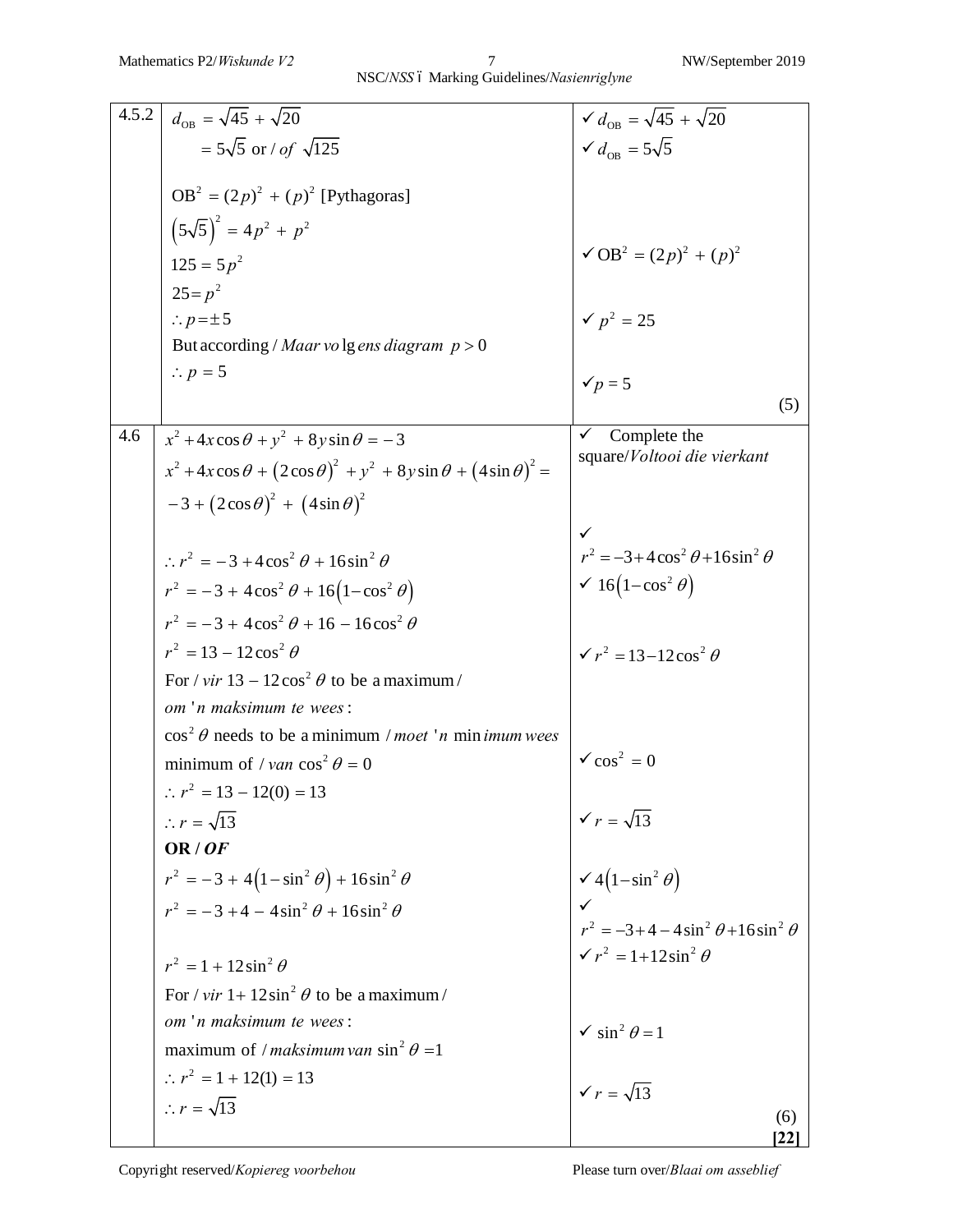| 5.1.1 | $sin(180^\circ - 70^\circ)$ . tan 60°                                                                | $\sqrt{\sin 70^\circ}$                                                               |
|-------|------------------------------------------------------------------------------------------------------|--------------------------------------------------------------------------------------|
|       | $\cos 180^\circ \cdot \tan(180^\circ + 70^\circ) \cdot \sin 20^\circ$                                | $\checkmark$ cos 180 $^{\circ}$                                                      |
|       | $\sin 70^\circ$ . tan 60°                                                                            | $\times$ tan70°                                                                      |
|       | $(-1)$ tan 70° sin 20°                                                                               | $\sqrt{\sin 20^\circ}$                                                               |
|       |                                                                                                      | $\sqrt{\frac{\sin 70^{\circ}}{\cos 70^{\circ}}}$                                     |
|       | $\sin 70^\circ \sqrt{3}$                                                                             |                                                                                      |
|       | $\frac{\sin 70^{\circ}}{\cos 70^{\circ}} \cdot \cos 70^{\circ}$                                      | $\checkmark$ sin20° = cos70°                                                         |
|       |                                                                                                      | $\sqrt{-\sqrt{3}}$                                                                   |
|       | $=-\sqrt{3}$                                                                                         | (7)                                                                                  |
| 5.1.2 | $1 - 2\sin^2 22, 5^\circ$                                                                            | $\sqrt{1-2\sin^2 22.5^\circ}$                                                        |
|       |                                                                                                      |                                                                                      |
|       | $\cos 2(22,5^{\circ})$                                                                               |                                                                                      |
|       | $\cos 45^\circ$                                                                                      |                                                                                      |
|       |                                                                                                      |                                                                                      |
|       | $=\frac{1}{\sqrt{2}}$ $=\frac{\sqrt{2}}{2}$                                                          | $\sqrt{\cos 2(22,5^\circ)}$<br>$\sqrt{\cos 45^\circ}$<br>$\sqrt{\frac{1}{\sqrt{2}}}$ |
|       |                                                                                                      |                                                                                      |
|       |                                                                                                      |                                                                                      |
|       |                                                                                                      |                                                                                      |
|       |                                                                                                      | (4)                                                                                  |
| 5.2.1 | $\sin^2 x = 0$ and where / <i>en waar</i> tan x is undefined / <i>ongedefinieerd</i>                 |                                                                                      |
|       | $\therefore$ sin $x=0$                                                                               |                                                                                      |
|       | $\therefore$ x = 0° or / of x = 180° or / of x = 90°                                                 | $\sqrt{x} = 0^{\circ}$<br>$\sqrt{x} = 180^{\circ}$<br>$\sqrt{x} = 90^{\circ}$        |
|       |                                                                                                      |                                                                                      |
|       |                                                                                                      |                                                                                      |
| 5.2.2 | $L$ HS / $LK$                                                                                        | (3)                                                                                  |
|       |                                                                                                      |                                                                                      |
|       | $\cos 2x \cdot \tan x$                                                                               | $\cos 2x = \cos^2 x - \sin^2 x$                                                      |
|       | $\sin^2 x$                                                                                           |                                                                                      |
|       | $\left(\cos^2 x - \sin^2 x\right)\left(\frac{\sin x}{\cos x}\right)$                                 | $\checkmark$ tan $x = \frac{\sin x}{x}$                                              |
|       |                                                                                                      |                                                                                      |
|       | $\sin^2 x$                                                                                           |                                                                                      |
|       | $=\left(\cos^2 x - \sin^2 x\right)\left(\frac{\sin x}{\cos x}\right)\left(\frac{1}{\sin^2 x}\right)$ |                                                                                      |
|       | $\cos^2 x - \sin^2 x$                                                                                | $\cos^2 x - \sin^2 x$                                                                |
|       | $\sin x \cos x$                                                                                      | $\sin x \cos x$                                                                      |
|       | $\cos^2 x$ $\sin^2 x$                                                                                |                                                                                      |
|       |                                                                                                      | $\cos^2 x$<br>$\sin^2 x$                                                             |
|       | $\sin x \cos x$ $\sin x \cos x$                                                                      | $\sin x \cos x$ $\sin x \cos x$                                                      |
|       |                                                                                                      |                                                                                      |
|       | $\sin x$<br>$\cos x$<br>$=$                                                                          | $\sin x$<br>$\cos x$                                                                 |
|       | $\sin x$<br>$\cos x$                                                                                 | $\sin x$<br>$\cos x$                                                                 |
|       | $=\frac{\cos x}{\cos x}-\tan x=RHS/RK$                                                               | (5)                                                                                  |
|       | $\sin x$                                                                                             |                                                                                      |
|       |                                                                                                      |                                                                                      |

#### Copyright reserved/*Kopiereg voorbehou* Please turn over/*Blaai om asseblief*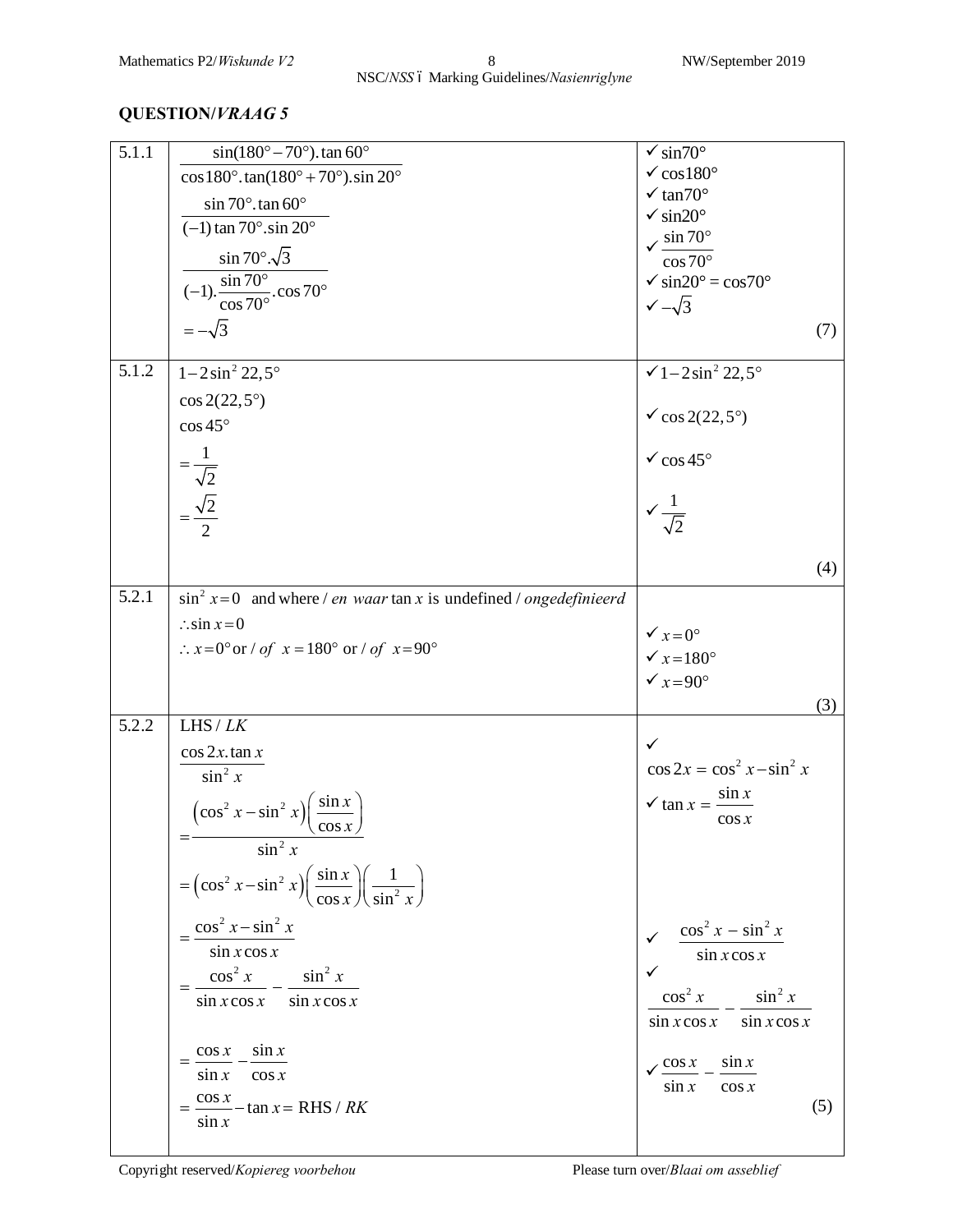### NSC/*NSS* ó Marking Guidelines/*Nasienriglyne*

| OR/OF                                                                      |                                                     |
|----------------------------------------------------------------------------|-----------------------------------------------------|
| $L$ HS / $LK$                                                              |                                                     |
| $\cos 2x \cdot \tan x$                                                     |                                                     |
| $\sin^2 x$                                                                 | $\checkmark$                                        |
| $\left(\frac{\sin x}{\cos x}\right)$<br>$\left(\cos^2 x - \sin^2 x\right)$ | $\cos 2x = \cos^2 x - \sin^2 x$                     |
| $\sin^2 x$                                                                 | $\checkmark$ tan $x = \frac{\sin x}{x}$<br>$\cos x$ |
| $\sin^3 x$<br>$\cos x.\sin x$<br>$\cos x$<br>$\sin^2 x$<br>$\sin^2 x$      | $\cos x.\sin x$<br>$\sin^2 x$<br>$\sin^3 x$         |
|                                                                            | $\frac{\cos x}{\sin^2 x}$                           |
| $\sin x$<br>$\cos x$<br>$=$<br>$\sin x$<br>$\cos x$                        | $\sin x$<br>$\cos x$<br>$\sin x$<br>$\cos x$        |
| $=\frac{\cos x}{1}$ - tan x = RHS / RK<br>$\sin x$                         | (5)<br>$[19]$                                       |
|                                                                            |                                                     |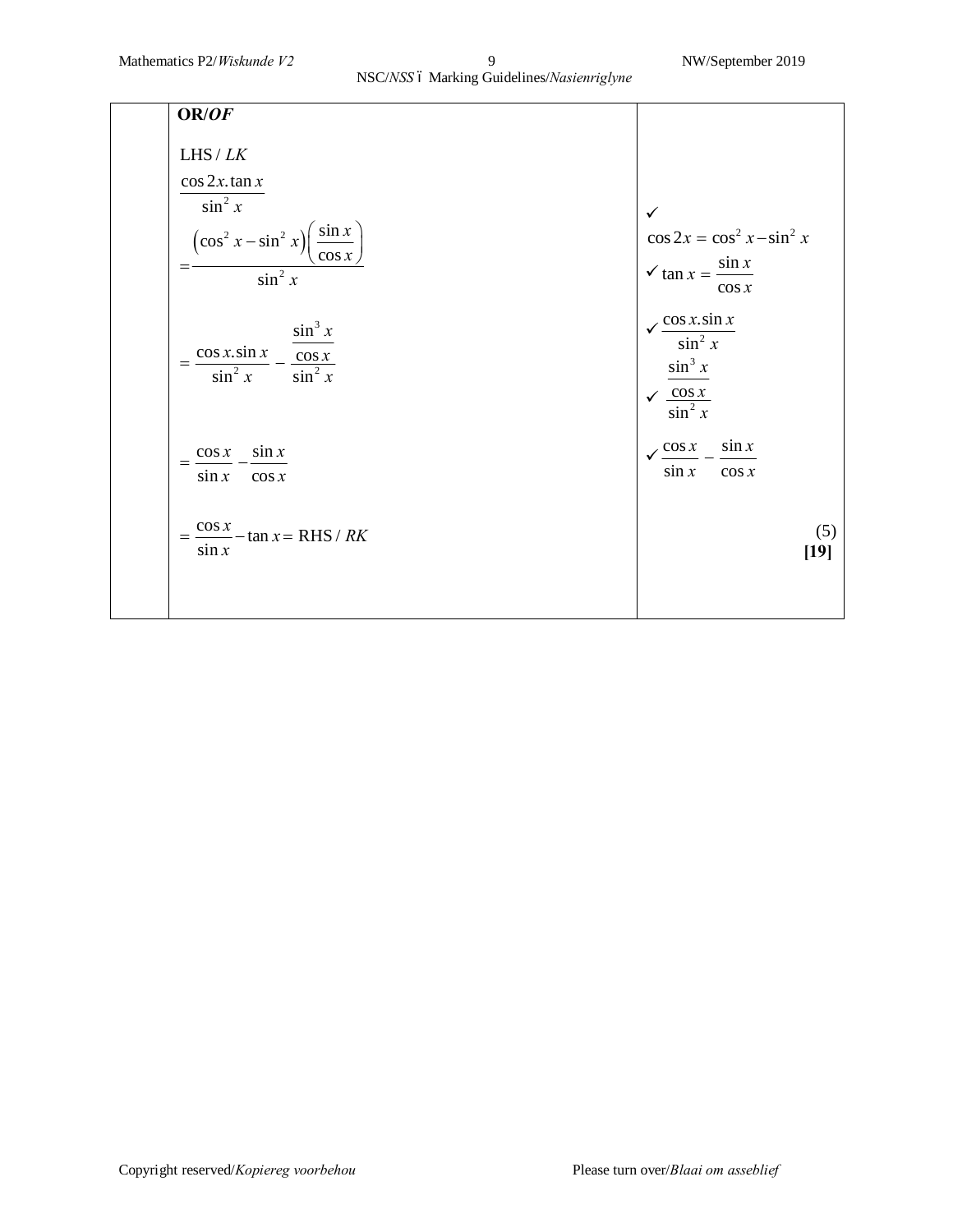| $\checkmark a=3$<br>$a = 3$ and/en $b = 2$<br>6.1<br>$\checkmark b=2$<br>$\sqrt{360^\circ}$<br>$360^\circ$<br>$6.2\,$<br>6.3<br>$2 \le y \le 4$ or $\int$ $of$ $y \in [2, 4]$<br>$\checkmark$ notation / notasie.<br>$0^{\circ} < x < 45^{\circ}$ or / of $90^{\circ} < x < 135^{\circ}$<br>$\checkmark$ 0° and/en 45°<br>6.4<br>√ 90° and/en 135°<br>alternative notation / alternatiewe notasie<br>$\checkmark$ notation / notasie<br>$x \in (0^{\circ}; 45^{\circ}) \cup (90^{\circ}; 135^{\circ})$<br>$y = cos2 x - sin2 x$<br>6.5<br>$y = \cos 2x$<br>$y = \cos 2x$<br>to coincide with $g / om saam$ te val met $g$ :<br>$\checkmark$ sin (90 + 2x)<br>$y = \sin(90^\circ + 2x)$<br>$y = \sin 2(x + 45^{\circ})$ | $\sqrt{\circ}$ | $\mathcal{Y}$<br>$\boldsymbol{\mathcal{X}}$<br>$180^\circ$<br>$\overline{90}$<br>$\overline{g}$<br>$\cdot P(180^{\circ} ; 63)$ |                                               |
|------------------------------------------------------------------------------------------------------------------------------------------------------------------------------------------------------------------------------------------------------------------------------------------------------------------------------------------------------------------------------------------------------------------------------------------------------------------------------------------------------------------------------------------------------------------------------------------------------------------------------------------------------------------------------------------------------------------------|----------------|--------------------------------------------------------------------------------------------------------------------------------|-----------------------------------------------|
|                                                                                                                                                                                                                                                                                                                                                                                                                                                                                                                                                                                                                                                                                                                        |                |                                                                                                                                | (2)                                           |
|                                                                                                                                                                                                                                                                                                                                                                                                                                                                                                                                                                                                                                                                                                                        |                |                                                                                                                                | (1)                                           |
|                                                                                                                                                                                                                                                                                                                                                                                                                                                                                                                                                                                                                                                                                                                        |                |                                                                                                                                | $\checkmark$ values/waardes 2 and/en 4<br>(2) |
|                                                                                                                                                                                                                                                                                                                                                                                                                                                                                                                                                                                                                                                                                                                        |                |                                                                                                                                | (3)                                           |
|                                                                                                                                                                                                                                                                                                                                                                                                                                                                                                                                                                                                                                                                                                                        |                | $\therefore q = 45^{\circ}$                                                                                                    | $\checkmark$ 45°<br>(3)<br>11                 |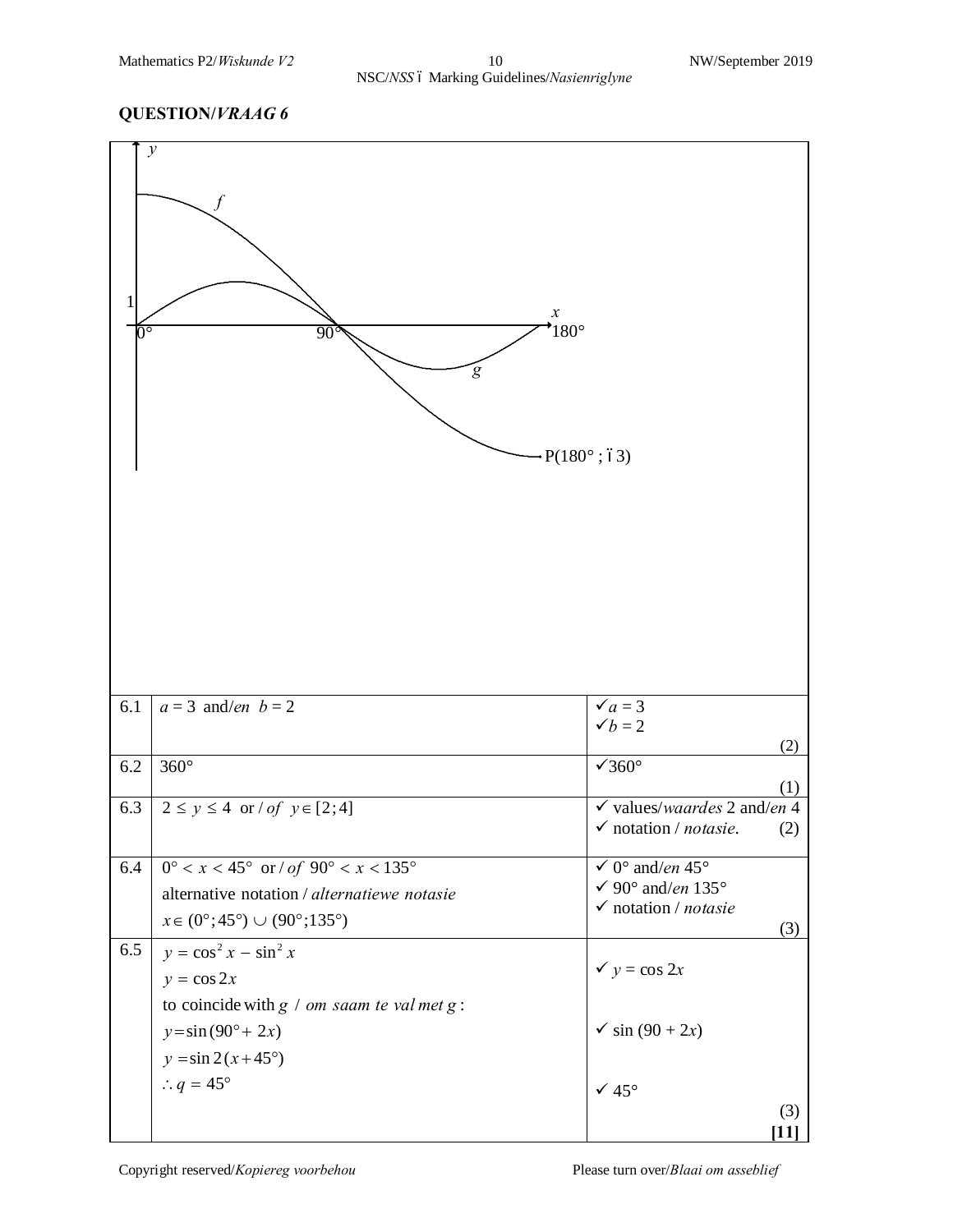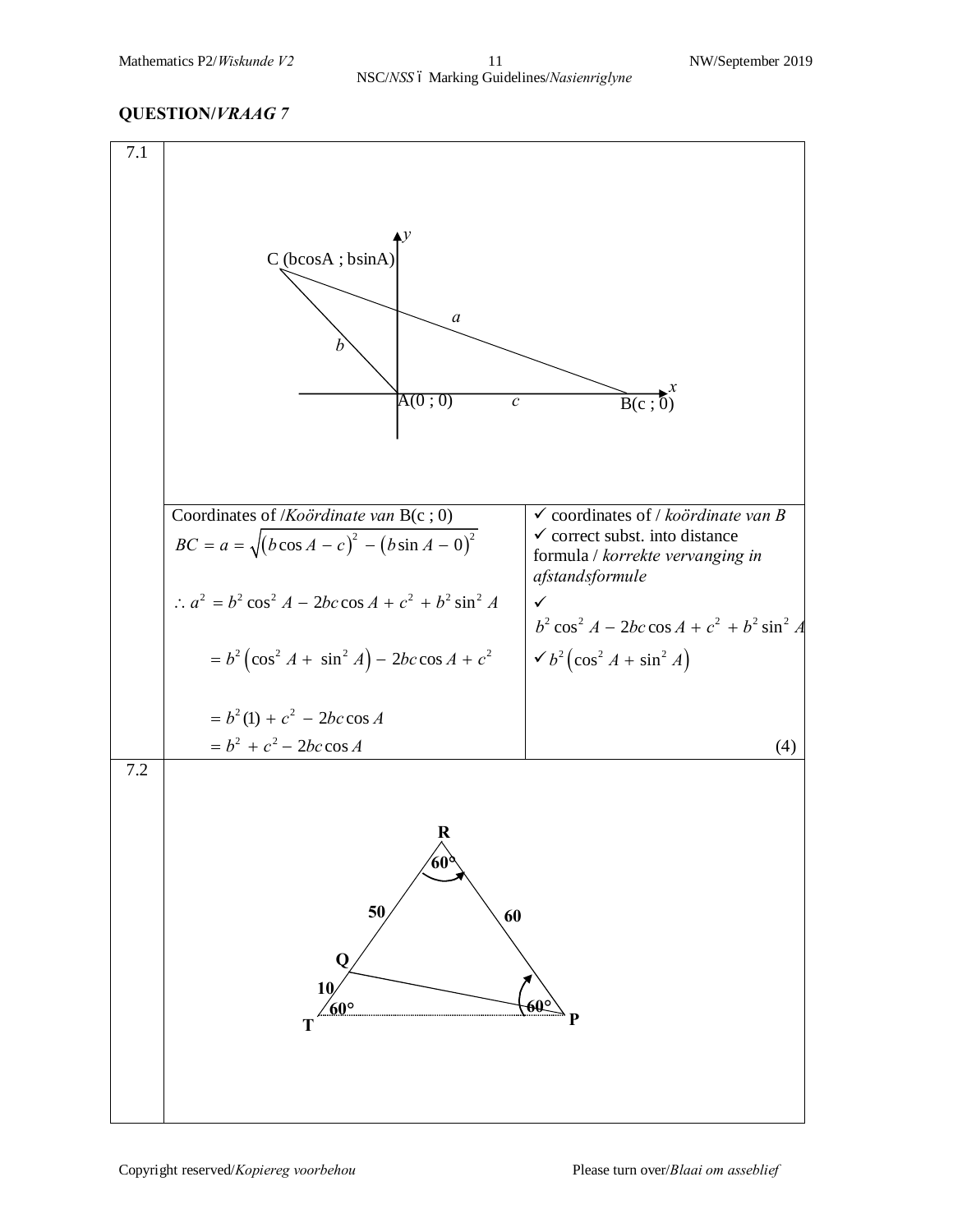#### Mathematics P2/*Wiskunde V2* 12 NW/September 2019 NSC/*NSS* 6 Marking Guidelines/*Nasienriglyne*

| 7.2.1 | $\ddot{R} = \ddot{T} = \ddot{P} = 60^{\circ}$                                             | $\sqrt{60^\circ}$                                   |
|-------|-------------------------------------------------------------------------------------------|-----------------------------------------------------|
|       | $QT = 10$ and / en $QR = 50$                                                              | $\checkmark$ 10 or/of 50                            |
|       |                                                                                           |                                                     |
|       | $PQ^{2} = 60^{2} + 50^{2} - 2(50)(60)\cos 60^{\circ}$                                     | $\checkmark$ correct subst in cosine-rule/          |
|       | $= 3100$                                                                                  | korrekte vervanging in cosreël<br>$\checkmark$ 3100 |
|       | OR/OF                                                                                     |                                                     |
|       | $PQ^{2} = 10^{2} + 60^{2} - 2(10)60 \cos 60^{\circ}$                                      |                                                     |
|       | $= 3100$                                                                                  |                                                     |
|       | $\therefore$ PQ = 55,68                                                                   | (4)                                                 |
|       |                                                                                           |                                                     |
|       |                                                                                           |                                                     |
| 7.2.2 | R                                                                                         |                                                     |
|       |                                                                                           |                                                     |
|       |                                                                                           |                                                     |
|       | 50<br>60                                                                                  |                                                     |
|       |                                                                                           |                                                     |
|       |                                                                                           |                                                     |
|       | $55,68 - x$<br>10                                                                         |                                                     |
|       | P                                                                                         |                                                     |
|       |                                                                                           |                                                     |
|       |                                                                                           |                                                     |
|       |                                                                                           | $\checkmark$ Diagram                                |
|       | S is the nearest to R where RS is the<br>perpendicular heigt / S is die naaste aan R waar |                                                     |
|       | RS die loodregte hoogte is.                                                               |                                                     |
|       |                                                                                           |                                                     |
|       | Let / Laat $QS = x$<br>:: $PS = 55,68 - x$                                                |                                                     |
|       |                                                                                           | $\checkmark$ Pythagoras                             |
|       | $(50^2 - x^2) = (60^2 - [55, 68 - x]^2) = RS^2$                                           |                                                     |
|       | $2500 - x^2 = 3600 - 3100, 26 + 111, 36x - x^2$                                           | $\checkmark$ Simplify / vereenvoudig                |
|       | $2000, 26 = 111, 36x$                                                                     |                                                     |
|       | $\therefore$ x = 17,96 units / eenhede                                                    | $\checkmark$ answer / antwoord                      |
|       |                                                                                           | (4)                                                 |
|       |                                                                                           | $[12]$                                              |
|       |                                                                                           |                                                     |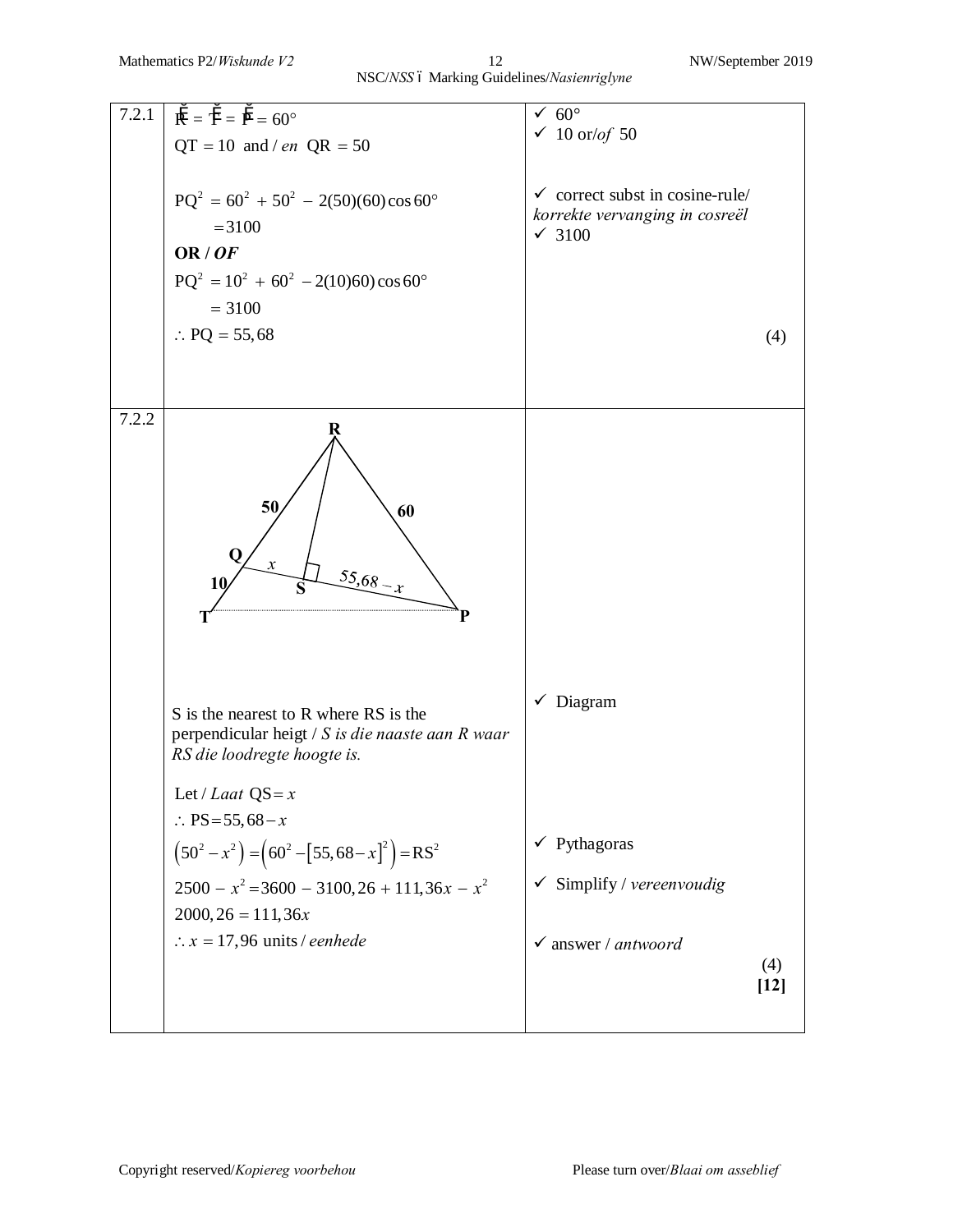NSC/*NSS* ó Marking Guidelines/*Nasienriglyne* 

#### **GEOMETRY/***MEETKUNDE*

Please read carefully through the following table before marking **QUESTION 8 – 10** / *Lees asseblief sorgvuldig deur die volgende tabel alvorens VRAAG 8 –10 nagesien word.*

|             | The order in which the candidate answer a geometry question must follow logically/<br>Die volgorde waarin 'n kandidaat 'n meetkundevraag beantwoord moet logies volg. |
|-------------|-----------------------------------------------------------------------------------------------------------------------------------------------------------------------|
|             | Example/Voorbeeld                                                                                                                                                     |
|             | Given/Gegee AB    CD and/en $\angle$ ACE = 105°<br>Ð                                                                                                                  |
|             |                                                                                                                                                                       |
|             | B<br>E<br>The candidate first need to calculate x BEFORE he/she can calculate $y/Die$ kandidaat<br>moet eerste vir x bereken VOORDAT hy/sy vir y kan bereken.         |
| S           | A mark for a correct statement<br>(A statement mark is independent of a reason)<br>'n Punt vir 'n korrekte bewering                                                   |
|             | ('n Punt vir 'n bewering is onafhanklik van die rede)                                                                                                                 |
| $\mathbf R$ | A mark for the correct reason<br>(A reason mark may only be awarded if the statement is correct)                                                                      |
|             | 'n Punt vir 'n korrekte rede<br>('n Punt word slegs vir die rede toegeken as die bewering korrek is)                                                                  |
| S/R         | Award a mark if the statement AND reason are both correct                                                                                                             |
|             | Ken in punt to as die bewering EN rede beide korrek is                                                                                                                |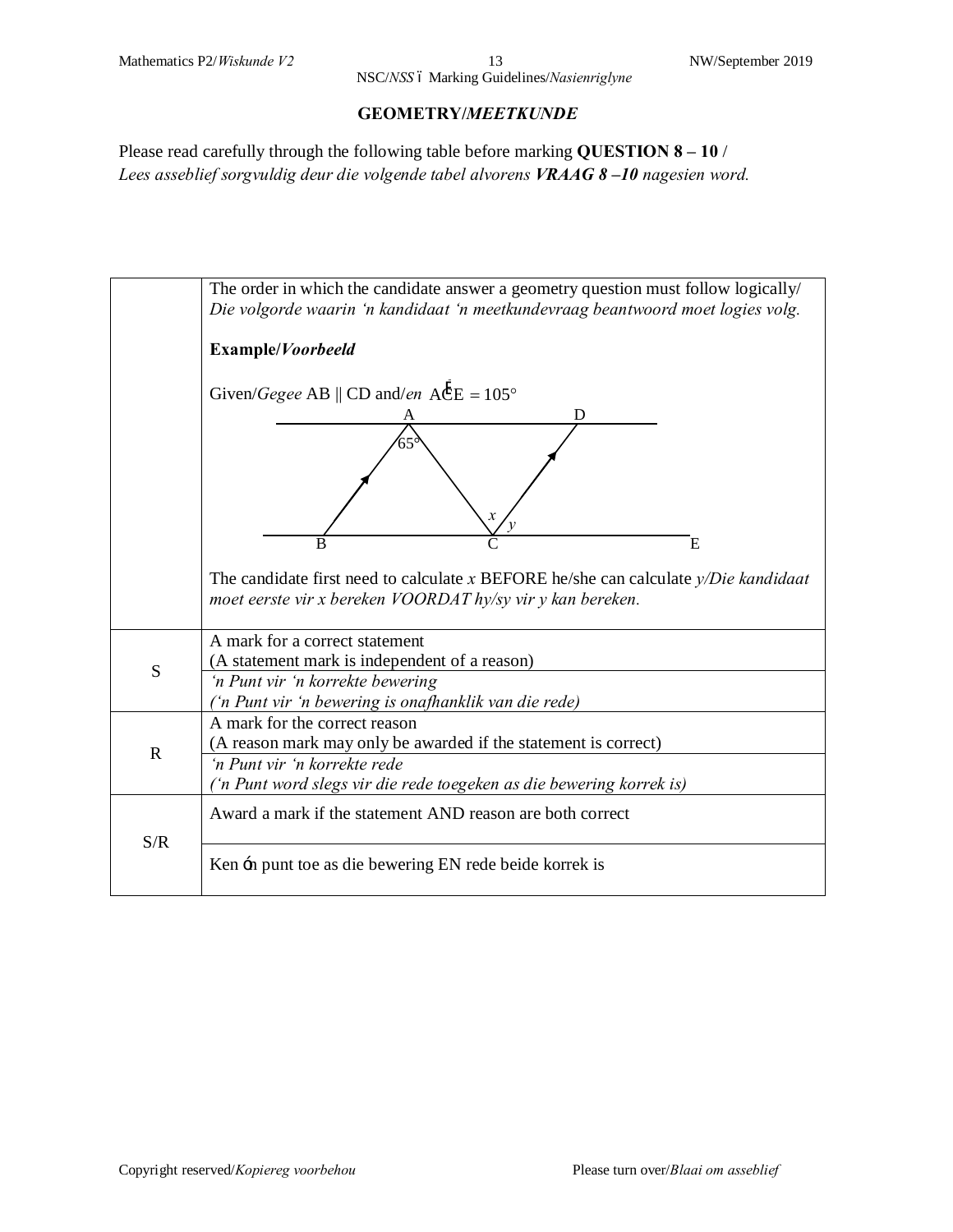Mathematics P2/*Wiskunde V2* 14 NW/September 2019 NSC/*NSS* – Marking Guidelines/*Nasienriglyne*



| 8.1.1 | $D\ddot{E}A = 68^{\circ}$ [ext. $\angle$ cyclic quad / buite $\angle$ van kvh]                        | $\sqrt{s}$ $\sqrt{R}$ | (2)       |
|-------|-------------------------------------------------------------------------------------------------------|-----------------------|-----------|
|       |                                                                                                       |                       |           |
| 8.1.2 | $\ddot{A} = 112^{\circ}$ [co-interior $\angle s / ko - binne \angle e$ ; <i>DE</i> //CA]              | $\sqrt{s/R}$          | (1)       |
| 8.1.3 | $\ddot{D}_2 = 68^\circ$ [opp $\angle$ s of cyclic quad / teenoorst. $\angle$ e van kvh]               | $\sqrt{s}$ $\sqrt{s}$ |           |
|       | OR/OF                                                                                                 |                       |           |
|       | $\ddot{D}_2 = 68^\circ$ [alt $\angle$ s / verwiss $\angle$ e; DE / /CA]                               | $\sqrt{S\sqrt{R}}$    |           |
|       |                                                                                                       |                       | (2)       |
| 8.1.4 | $\ddot{B}_2 = 68^\circ$ $\left[ \angle s$ opp. = sides / $\angle e$ teenoor = sye                     | $\sqrt{s/R}$          |           |
| 8.1.5 | $\ddot{E}_1 = 44^\circ$ [sum of $\angle$ s of $\Delta$ /som van binne $\angle$ e van $\Delta$ ]       | $\sqrt{s/R}$          |           |
|       | $\ddot{D}_1 = 44^\circ$ [tangent chord theorem / raaklyn – koordstelling]                             | $\sqrt{s}$ $R$        |           |
|       |                                                                                                       |                       | (3)       |
|       |                                                                                                       | $\sqrt{s/R}$          |           |
| 8.2   | $\ddot{C} = 68^{\circ}$ [sum of $\angle$ s of $\triangle$ /som van binne $\angle$ e van $\triangle$ ] |                       |           |
|       | But / <i>maar</i> $\ddot{B}_1 = 68^\circ$ [given / gegee]                                             |                       |           |
|       | $DC = DB$ sides opp. = $\angle s /$ syeteenoor = $\angle e$ ]                                         | $\sqrt{s/R}$          |           |
|       | $\therefore \Delta$ BDC is isosceles / gelykbenig                                                     |                       | (2)       |
| 8.3   | $\ddot{D}_{2} = \ddot{C} = 68^{\circ}$                                                                | $\checkmark$          |           |
|       | converse tangent chord theorem /                                                                      |                       |           |
|       | $\therefore$ DE is a tangent /' <i>n raaklyn</i><br>omgekeerde raaklyn - koordstelling                | $\sqrt{R}$            |           |
|       |                                                                                                       |                       | (2)       |
|       |                                                                                                       |                       | <b>13</b> |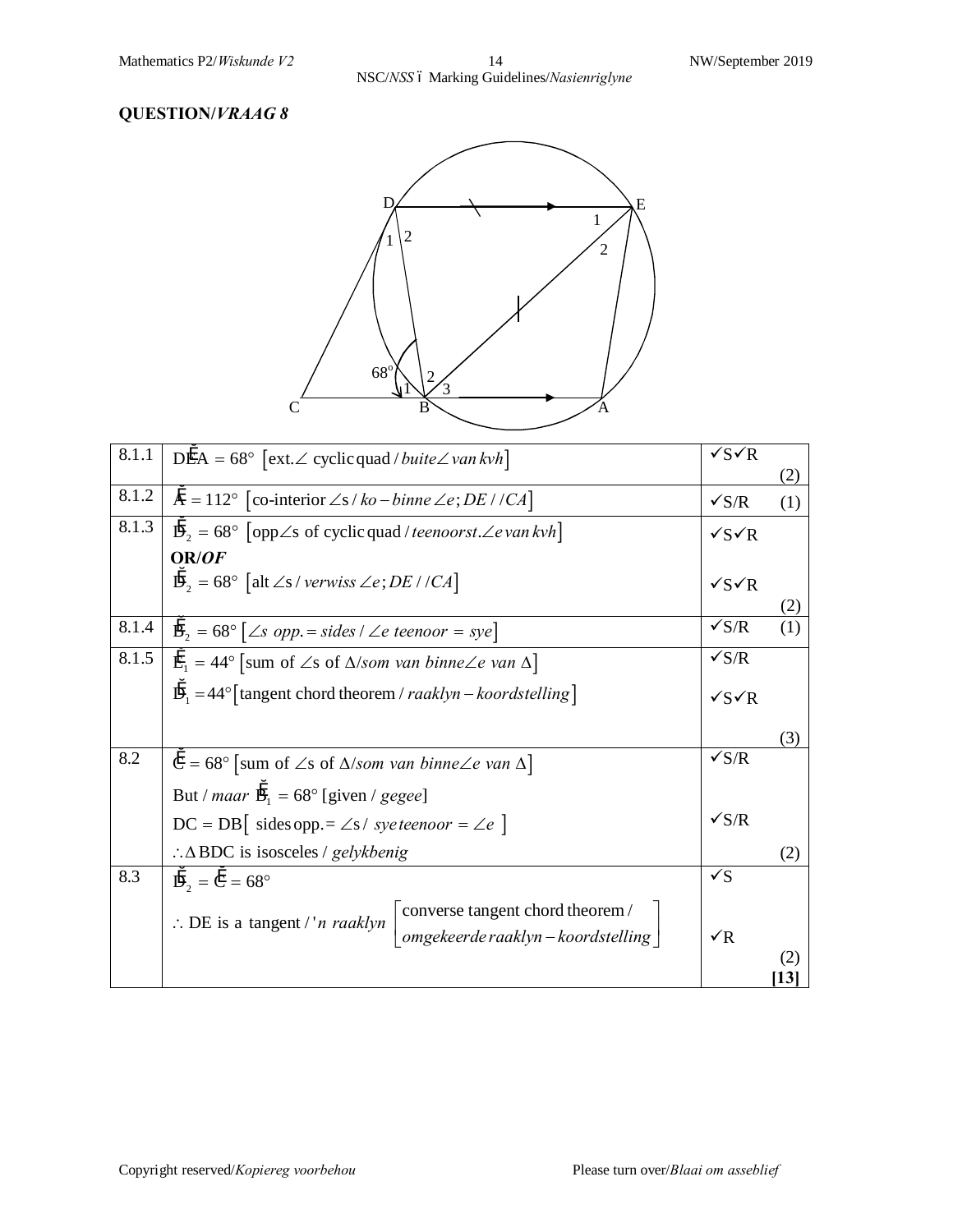

| 9.1 | tangent-chord theorem / raaklyn-koordstelling                                                      | $\sqrt{R}$<br>(1) |
|-----|----------------------------------------------------------------------------------------------------|-------------------|
| 9.2 | In $\triangle ABC$ and/en $\triangle ADB$ :                                                        |                   |
|     | $\ddot{A}_1 = \ddot{A}_1$<br>[common/gemeenskaplik]                                                | $\sqrt{S}$        |
|     | $\ddot{B}_1 = \ddot{D}_1$ [proven/ <i>bewys</i> in 9.1]                                            | $\checkmark$ S    |
|     | $\therefore \triangle ABC \mid   \triangle ADB \; [ \angle \; ; \angle \; ; \angle ]$              | $\sqrt{R}$        |
|     | OR/OF                                                                                              |                   |
|     | In $\triangle ABC$ and/en $\triangle ADB$ :                                                        |                   |
|     | $A_1 = A_1$ [common/gemeenskaplik]                                                                 | $\sqrt{S}$        |
|     | $\ddot{B}_1 = \ddot{D}_1$ [proven/ <i>bewys</i> in 9.1]                                            | $\sqrt{S}$        |
|     | $B\ddot{C}A = A\ddot{B}D$ [ $\angle$ s of $\Delta = 180^\circ/\angle e$ van $\Delta = 180^\circ$ ] | $\sqrt{S}$        |
|     | $\therefore \triangle ABC \mid   \triangle ADB$                                                    |                   |
|     |                                                                                                    | (3)               |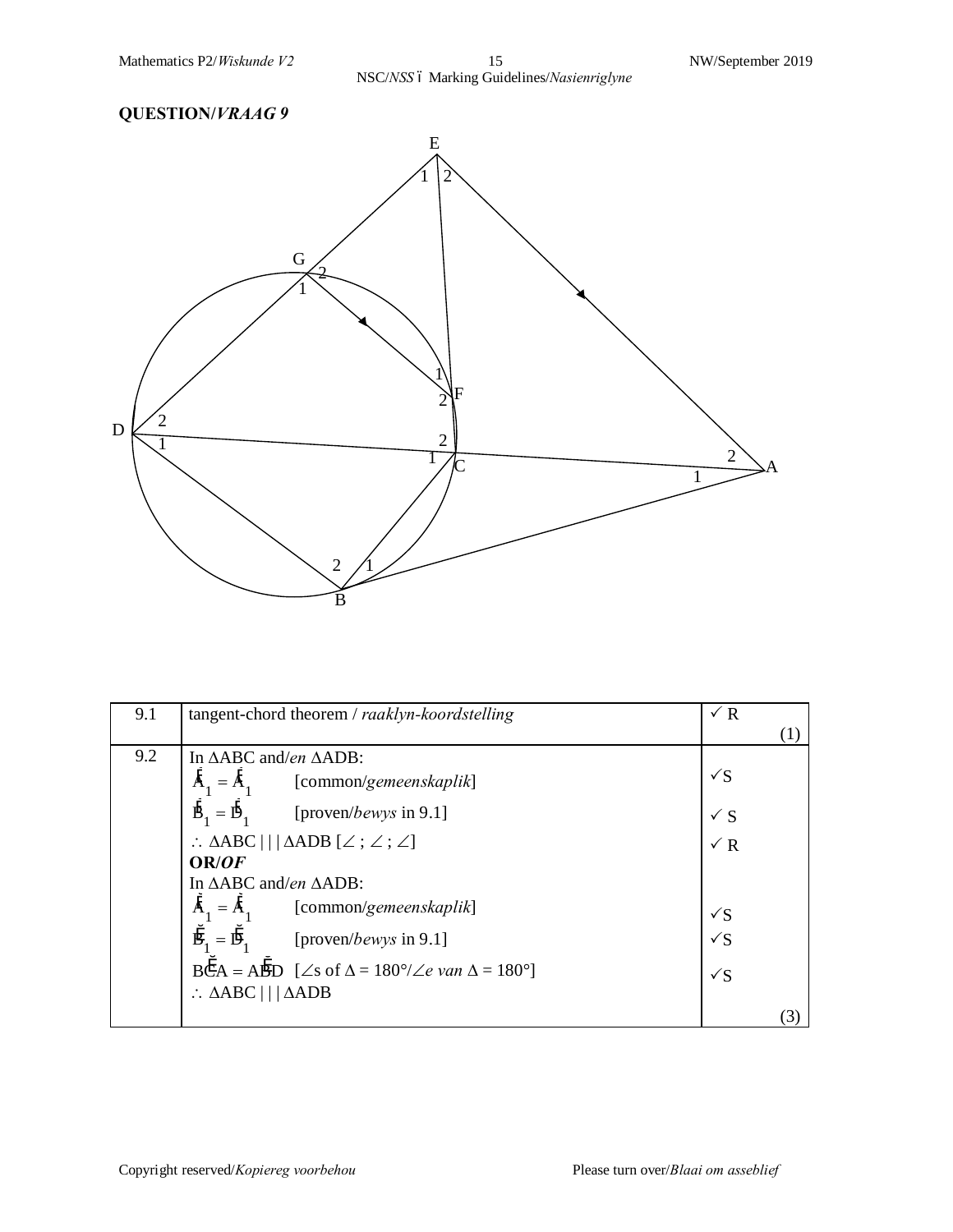Mathematics P2/*Wiskunde V2* 16 NW/September 2019 NSC/*NSS* – Marking Guidelines/*Nasienriglyne*

| 9.3 | $\ddot{E}_{2} = \ddot{F}_{1}$ [alternate $\angle s$ / verwiss $\angle e$ ; EA   GF]                                        | $\checkmark$ S                | $\sqrt{R}$ |
|-----|----------------------------------------------------------------------------------------------------------------------------|-------------------------------|------------|
|     | $\ddot{F}_1 = \ddot{D}_2$<br>[ext $\angle$ of cyc quad DGFC/buite $\angle v$ kdvh DGFC]                                    | $\checkmark$ S $\checkmark$ R |            |
|     | $\therefore \mathring{E}_2 = \mathring{D}_2$                                                                               |                               |            |
|     |                                                                                                                            |                               | (4)        |
| 9.4 | In ΔΑΕC and/en ΔΑDE:<br>$\ddot{A}_2 = \ddot{A}_2$ [common/gemeenskaplik]                                                   | $\sqrt{S}$                    |            |
|     | $E_2 = \mathring{D}_2$ [proven/bewys in 9.3]                                                                               | $\checkmark$ S                |            |
|     | $\therefore$ AAEC $  \, $ AADE $[\angle\, ; \angle\, ; \angle]$                                                            | $\sqrt{R}$                    |            |
|     | $\therefore \frac{AE}{AD} = \frac{AC}{AE}$ [from     $\Delta s / uit$    $\Delta e$ ]                                      | $\checkmark$ S                |            |
|     | $\therefore$ AE <sup>2</sup> = AD × AC                                                                                     | $\checkmark$ S                |            |
|     | $\therefore$ AE = $\sqrt{AD \times AC}$                                                                                    |                               |            |
|     | OR/OF                                                                                                                      |                               |            |
|     | In $\triangle$ AEC and/en $\triangle$ ADE:                                                                                 |                               |            |
|     | $\ddot{A}_2 = \ddot{A}_2$ [common/gemeenskaplik]                                                                           |                               |            |
|     | $\ddot{E}_{2} = \ddot{D}_{2}$ [proven/ <i>bewys</i> in 9.3]                                                                | √S<br>√S                      |            |
|     | $A\overset{\circ}{C}E = A\overset{\circ}{E}D$ [ $\angle$ s of $\Delta = 180^{\circ}/\angle e$ van $\Delta = 180^{\circ}$ ] | $\checkmark$ S                |            |
|     | $\therefore \triangle AEC \parallel   \triangle ADE$                                                                       |                               |            |
|     | $\therefore \frac{AE}{AD} = \frac{AC}{AE}$ [from     $\Delta s / uit$    $\Delta e$ ]                                      | $\checkmark$ S                |            |
|     | $\therefore$ AE <sup>2</sup> = AD × AC                                                                                     | $\checkmark$ S                |            |
|     | $\therefore$ AE = $\sqrt{AD \times AC}$                                                                                    |                               | (5)        |
| 9.5 | $\frac{AB}{AD} = \frac{AC}{AB}$<br>[from $\ \Delta s / \text{uit} \  \Delta e$ ] from/van 9.2                              | $\sqrt{S}$                    |            |
|     | $AB^2 = AD \times AC$                                                                                                      | $\sqrt{S}$                    |            |
|     | $=AE^2$ [from/van 9.4]                                                                                                     | $\sqrt{S}$                    |            |
|     | $\therefore$ AB = AE                                                                                                       |                               | (3)<br>16  |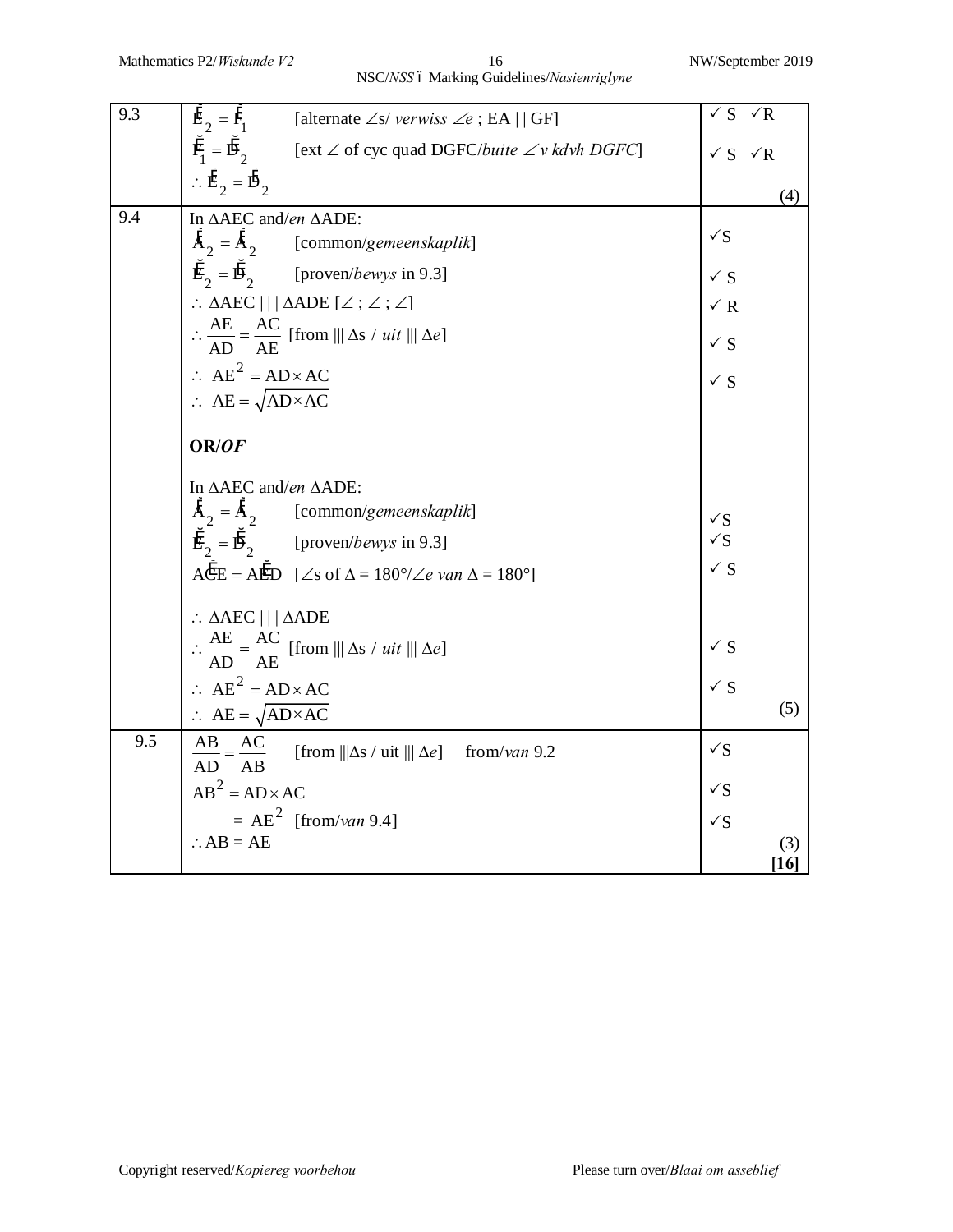10.1



| Construction: Connect DC and BE and draw the altitudes k and h<br>Konstruksie: Verbind DC en BE en trek hoogtelyne k en h.  | $\checkmark$ constr/<br>konstr        |
|-----------------------------------------------------------------------------------------------------------------------------|---------------------------------------|
| $\frac{1}{2}$ × AD × k<br>ADE<br>AD<br>Area<br>Area BDE $\frac{1}{2} \times BD \times k = BD$                               | $\sqrt{S}$                            |
| Area ADE = $\frac{1}{2} \times AE \times h$ = $\frac{AE}{BC}$<br>Area DEC = $\frac{1}{2} \times EC \times h$ = EC           | $\sqrt{S}$                            |
| but/ <i>maar</i> : Area $\triangle BDE =$ Area $\triangle DEC$<br>[DE common base/ gemeenskaplike basis with/met DE     BC] | $\sqrt{S}$ $\sqrt{R}$                 |
| Area ADE Area ADE<br>BDE Area DEC<br>Area                                                                                   | $\checkmark$ conclusion/<br>afleiding |
| AE<br>AD.<br>EC<br><b>BD</b>                                                                                                | $\epsilon$                            |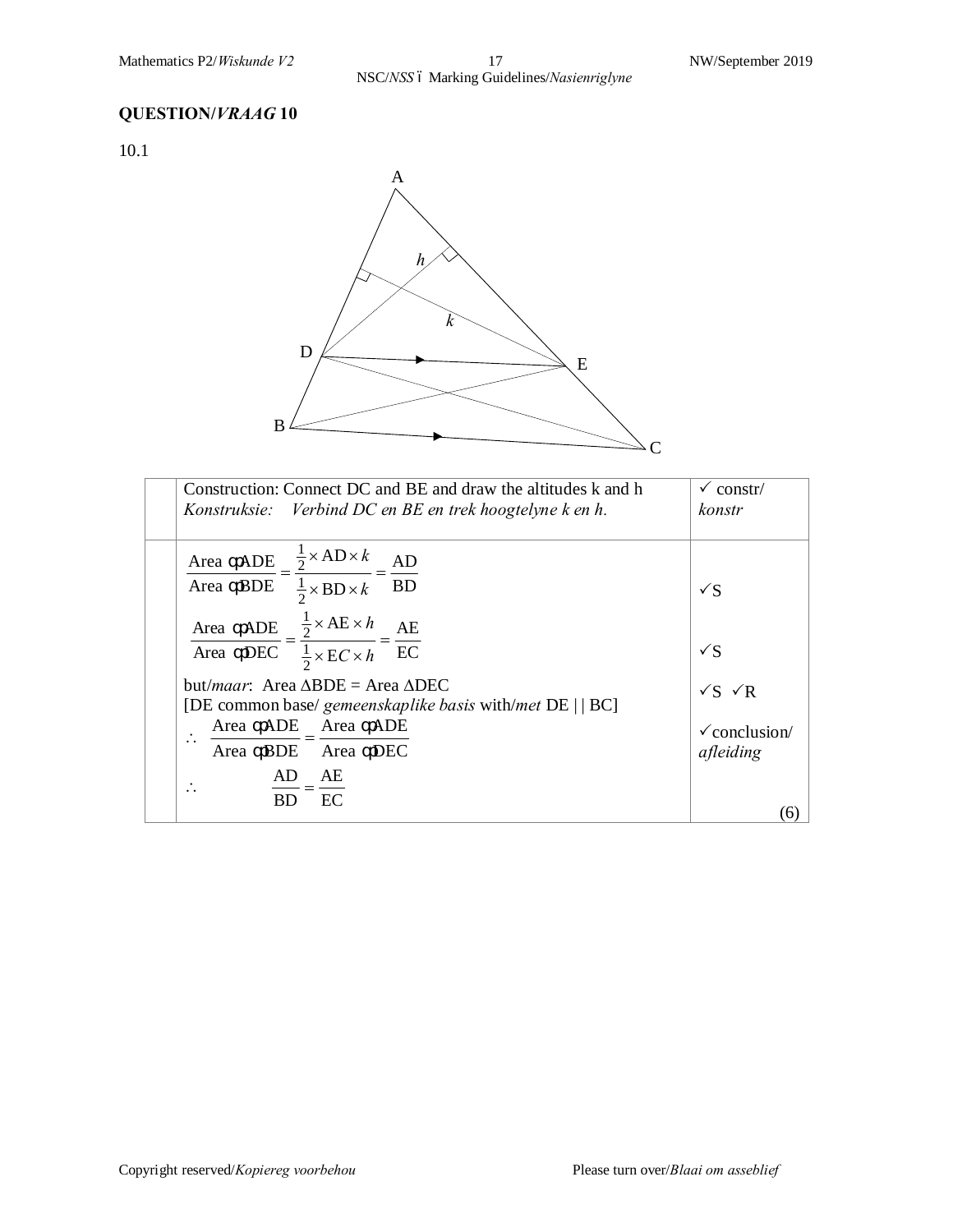

| 10.2.1 | AS<br>AR<br>[line     side of $\Delta$ / lyn     sy van $\Delta$ ]<br>SP<br>RB                                | $\sqrt{S}$ $\sqrt{R}$                                                   |
|--------|---------------------------------------------------------------------------------------------------------------|-------------------------------------------------------------------------|
|        | OR/OF $[RS  BP]$                                                                                              |                                                                         |
|        |                                                                                                               |                                                                         |
|        | $=\frac{3}{2}$ $\frac{AS}{SC} = \frac{3}{7}$<br>$[AP = PC]$                                                   | $\begin{array}{r} \sqrt{\frac{3}{2}} \\ \sqrt{\frac{3}{7}} \end{array}$ |
|        |                                                                                                               | (4)                                                                     |
| 10.2.2 | <b>RT</b><br><b>SP</b><br>[line     side of $\Delta$ / <i>lyn</i>     <i>sy van</i> $\Delta$ ]<br>TC PC       | $\sqrt{S}$ $\sqrt{R}$                                                   |
|        | OR/OF [RS $  $ TP]                                                                                            |                                                                         |
|        | $=\frac{2}{5}$                                                                                                |                                                                         |
|        |                                                                                                               | $\sqrt{a}$ nswer/antwoord<br>(3)                                        |
| 10.2.3 | Area of                                                                                                       |                                                                         |
|        | $\frac{\text{RAS}}{\text{max}} = \frac{\text{AS}}{\text{max}} = \frac{3}{2}$<br>Area of RSC SC 7              | $\frac{3}{7}$                                                           |
|        |                                                                                                               |                                                                         |
|        | [common height /                                                                                              |                                                                         |
|        | gemeenskaplike hoogte]                                                                                        | $\sqrt{R}$<br>(2)                                                       |
| 10.2.4 |                                                                                                               | √Correct subst                                                          |
|        | $\frac{\text{TPC}}{\text{F}} = \frac{\frac{1}{2}\text{TC.PC}.\text{sinTCP}}{2}$<br>Area                       | into area rule/                                                         |
|        | $\overline{\text{RSC}}$ $\overline{\frac{1}{2}\text{RC}.\text{SC}.\text{sinT}$ $\overline{\text{CP}}$<br>Area | Korrekte vervang.                                                       |
|        |                                                                                                               | in area-reël                                                            |
|        | $=\frac{TC}{RC} \times \frac{PC}{SC}$                                                                         |                                                                         |
|        | $=\frac{5}{2}\times\frac{5}{2}$                                                                               | $\sqrt{\frac{5}{7}}$                                                    |
|        | 7 7                                                                                                           |                                                                         |
|        |                                                                                                               | $\checkmark$ answer/antwoord                                            |
|        | $=\frac{25}{49}$                                                                                              | (3)                                                                     |
|        |                                                                                                               | $[18]$                                                                  |

#### **TOTAL/***TOTAAL***: 150**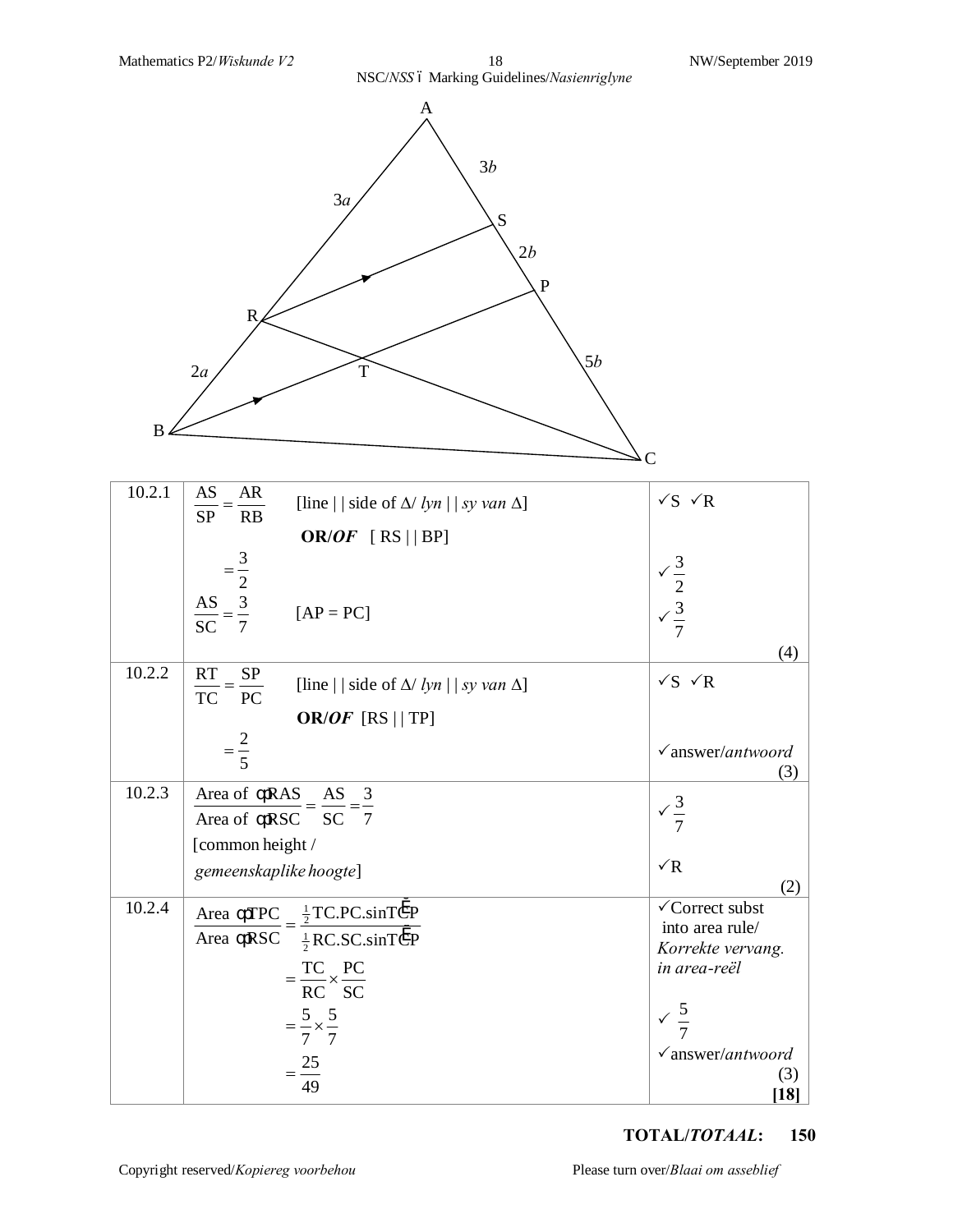#### Mathematics P2/*Wiskunde V2* 19

## NSC/NSS ó Memorandum

| NW/September 2019 |  |
|-------------------|--|
|-------------------|--|

|                   |                                |                |                | <b>GRID-Analysis (According to BLOOMS TAXONOMY)</b> |                         |                         |                         |                |                   |                |                |     |      |
|-------------------|--------------------------------|----------------|----------------|-----------------------------------------------------|-------------------------|-------------------------|-------------------------|----------------|-------------------|----------------|----------------|-----|------|
|                   |                                |                |                | <b>KNOWLEDGE</b><br><b>ROUTINE</b>                  |                         |                         | <b>COMPLEXED</b>        |                |                   | <b>PROBLEM</b> |                |     |      |
|                   |                                |                |                |                                                     |                         | <b>PROCEDURES</b>       |                         |                | <b>PROCEDURES</b> |                | <b>SOLVING</b> |     |      |
| Question          | Description                    | Low            | Mod            | High                                                | Low                     | Mod                     | High                    | Low            | Mod               | High           | Low            | Mod | High |
|                   | Statistics(Gr.11)              |                |                |                                                     |                         |                         |                         |                |                   |                |                |     |      |
| $1.1\,$           | Frequency                      |                |                |                                                     |                         |                         |                         |                |                   |                |                |     |      |
| $1.2\,$           | Cumulative Frequency           |                |                |                                                     |                         |                         |                         |                |                   |                |                |     |      |
| $1.3\,$           | Mean average                   |                |                |                                                     | $\overline{3}$          |                         |                         |                |                   |                |                |     |      |
| 1.4.1             | Standard deviation             |                |                |                                                     |                         |                         | $\overline{2}$          |                |                   |                |                |     |      |
| 1.4.2             | Within standard deviation      |                |                |                                                     |                         |                         |                         |                |                   |                |                |     |      |
|                   | Adjusted mean average          |                |                |                                                     |                         |                         |                         |                |                   |                | $\sqrt{2}$     |     |      |
| $\frac{1.5}{2}$   | Regression(Gr.12)              |                |                |                                                     |                         |                         |                         |                |                   |                |                |     |      |
| $2.1\,$           | Outlier                        |                |                |                                                     |                         |                         |                         |                |                   |                |                |     |      |
| $2.2\,$           | Regression line                |                |                |                                                     | $\overline{\mathbf{3}}$ |                         |                         |                |                   |                |                |     |      |
| 2.3               | Application regr. Line         |                |                |                                                     | $\overline{2}$          |                         |                         |                |                   |                |                |     |      |
| 2.4               | <b>Correlation Coefficient</b> |                |                | $\overline{2}$                                      |                         |                         |                         |                |                   |                |                |     |      |
|                   | Application slope              |                |                |                                                     |                         |                         |                         |                |                   |                | $\sqrt{2}$     |     |      |
| $\frac{2.5}{3}$   | <b>Analytical (Gr.11)</b>      |                |                |                                                     |                         |                         |                         |                |                   |                |                |     |      |
| $\frac{3.1}{5.1}$ | Equation vertical line         |                |                |                                                     |                         |                         |                         |                |                   |                |                |     |      |
| 3.2               | Gradient of line               | $\overline{2}$ |                |                                                     |                         |                         |                         |                |                   |                |                |     |      |
| 3.3               | Equation of line               |                |                |                                                     |                         |                         |                         | 4              |                   |                |                |     |      |
| 3.4               | Inclination                    |                |                |                                                     |                         | $\overline{\mathbf{3}}$ |                         |                |                   |                |                |     |      |
| 3.5               | Angle between straight ln      |                |                |                                                     |                         |                         |                         | $\overline{4}$ |                   |                |                |     |      |
| 3.6               | Integrating geometry           |                |                |                                                     |                         |                         |                         |                | $\overline{5}$    |                |                |     |      |
| $\overline{4}$    | Analytical(Gr.12)              |                |                |                                                     |                         |                         |                         |                |                   |                |                |     |      |
| 4.1               | Eq circle $(0,0)$              |                | $\overline{2}$ |                                                     |                         |                         |                         |                |                   |                |                |     |      |
| 4.2.              | $y$ -intercept                 |                | $\overline{2}$ |                                                     |                         |                         |                         |                |                   |                |                |     |      |
| $4.3$             | Equation of line               |                |                |                                                     |                         |                         | $\overline{\mathbf{3}}$ |                |                   |                |                |     |      |
| 4.4               | Roots opposite signs           |                |                |                                                     |                         |                         |                         |                |                   |                | $\overline{2}$ |     |      |

Copyright reserved / *Kopiereg voorbehou* Please turn over/*Blaai om asseblief*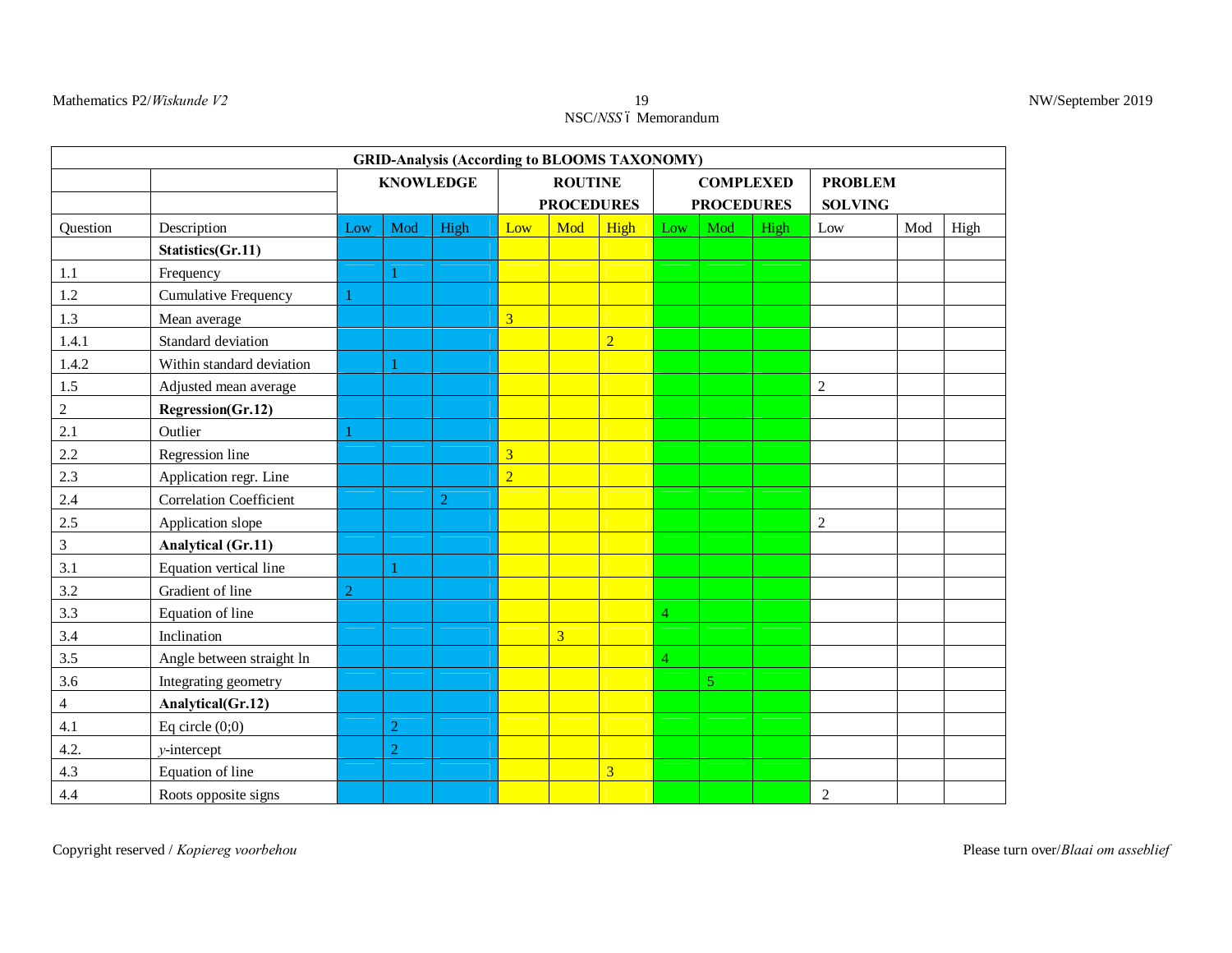#### Mathematics P2/*Wiskunde V2*

# 20<br>NSC/*NSS* ó Memorandum

| NW/September 2019 |  |  |
|-------------------|--|--|
|-------------------|--|--|

| 4.5.1                | Eq. of circle $mid(a;b)$  |                  | $\boldsymbol{2}$ |                |                |                                     |                |                                     |                |      |                        |     |      |
|----------------------|---------------------------|------------------|------------------|----------------|----------------|-------------------------------------|----------------|-------------------------------------|----------------|------|------------------------|-----|------|
| 4.5.2                | Value of p                |                  |                  |                |                |                                     |                |                                     | $\overline{5}$ |      |                        |     |      |
| 4.6                  | Max length of radius      |                  |                  |                |                |                                     |                |                                     |                |      |                        |     | 6    |
|                      |                           | <b>KNOWLEDGE</b> |                  |                |                | <b>ROUTINE</b><br><b>PROCEDURES</b> |                | <b>COMPLEX</b><br><b>PROCEDURES</b> |                |      | <b>PROBLEM SOLVING</b> |     |      |
| Question             | Description               | Low              | Mod              | High           | Low            | Mod                                 | High           | Low                                 | Mod            | High | Low                    | Mod | High |
| 5                    | <b>Trigonometry</b>       |                  |                  |                |                |                                     |                |                                     |                |      |                        |     |      |
| 5.1.1                | Reduction                 |                  |                  |                |                |                                     | $\overline{7}$ |                                     |                |      |                        |     |      |
| 5.1.2                | Double angles             |                  |                  |                |                | $\overline{4}$                      |                |                                     |                |      |                        |     |      |
| 5.2.1                | Undefined                 |                  |                  |                |                | $\overline{3}$                      |                |                                     |                |      |                        |     |      |
| 5.2.2                | Identity                  |                  |                  |                |                |                                     |                |                                     | 5              |      |                        |     |      |
| $rac{6}{6.1}$<br>6.2 | <b>Trig Graphs</b>        |                  |                  |                |                |                                     |                |                                     |                |      |                        |     |      |
|                      | Parameters                |                  | $\overline{2}$   |                |                |                                     |                |                                     |                |      |                        |     |      |
|                      | Period                    |                  |                  |                |                |                                     |                |                                     |                |      |                        |     |      |
| 6.3                  | Range                     |                  |                  | $\overline{2}$ |                |                                     |                |                                     |                |      |                        |     |      |
|                      | Integration interval      |                  |                  |                |                |                                     |                |                                     | 3              |      |                        |     |      |
| $\frac{6.4}{6.5}$    | Integration of parameters |                  |                  |                |                |                                     |                |                                     |                |      |                        | 3   |      |
| $\frac{7}{7.1}$      | 2D/3D Trig                |                  |                  |                |                |                                     |                |                                     |                |      |                        |     |      |
|                      | Formulae                  |                  |                  |                |                |                                     | $\overline{4}$ |                                     |                |      |                        |     |      |
| 7.2.1                | Application cos-rule      |                  |                  |                |                |                                     |                | $\overline{4}$                      |                |      |                        |     |      |
| $\frac{7.2.3}{8}$    | Integration               |                  |                  |                |                |                                     |                |                                     |                |      |                        | 4   |      |
|                      | Geometry                  |                  |                  |                |                |                                     |                |                                     |                |      |                        |     |      |
| 8.1                  | Ext angle cyclic quad     |                  |                  | $\overline{2}$ |                |                                     |                |                                     |                |      |                        |     |      |
|                      | Co-interior               |                  | $\mathbf{1}$     |                |                |                                     |                |                                     |                |      |                        |     |      |
| $\frac{8.2}{8.3}$    | Opp. Angle Cyclic quads   |                  | $\overline{2}$   |                |                |                                     |                |                                     |                |      |                        |     |      |
|                      | Angles of triangle        |                  |                  |                |                |                                     |                |                                     |                |      |                        |     |      |
| $\frac{8.4}{8.5}$    | Tangent-chord             |                  |                  | 3              |                |                                     |                |                                     |                |      |                        |     |      |
| 8.6                  | Isoceles                  |                  |                  |                | $\overline{2}$ |                                     |                |                                     |                |      |                        |     |      |
| 8.7                  | Prove tangent             |                  |                  |                |                | $\overline{2}$                      |                |                                     |                |      |                        |     |      |

Copyright reserved/*Kopiereg voorbehou* Please turn over/*Blaai om asseblief*